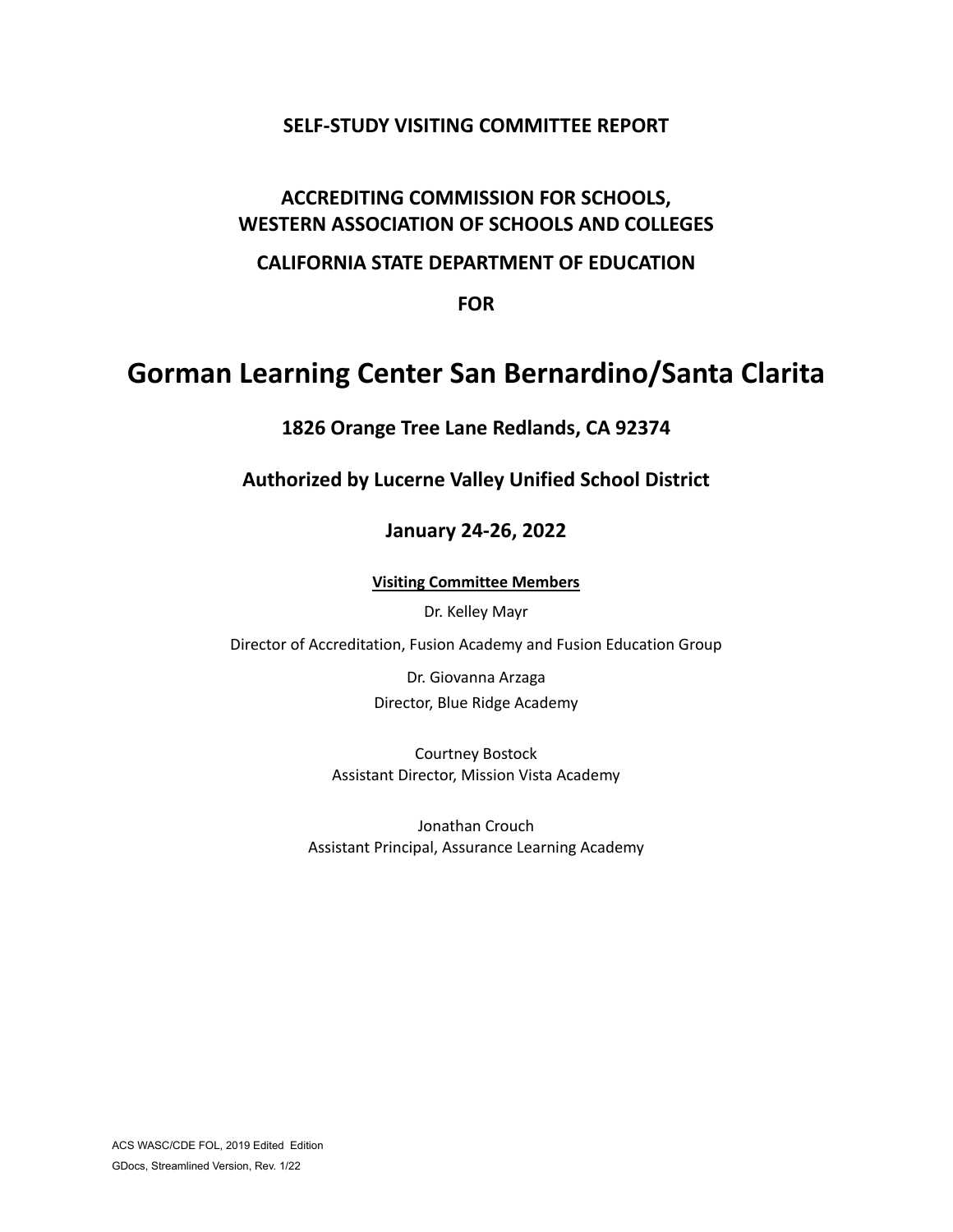#### **Preface**

Gorman Learning Center San Bernardino/Santa Clarita (GLCSBSC) is operated by non-profit Gorman Learning Charter Network, using a highly personalized education model that was developed with the original Gorman Learning Center in 1999. The school is guided by a committed team of leaders including the Executive Director, Chief Business Officer, and several department Directors including the Director of Academics who served as the school's Self-Study Coordinator. Respectively, the various department personnel work collaboratively with board members, teachers, students and parents to ensure that all stakeholders are provided with a quality educational experience. The school community is enthusiastic about engaging in this school model that meets students "where they are", and is focused on supporting every student's unique areas of growth and strength.

The school conducts an annual analysis of student demographic changes and some assessment data as a means of systematically reviewing student progress and overall academic achievements and supports. The outcome from this data collection and analysis informs the development of the Local Control Accountability Plan (LCAP), which also serves as the school's WASC Action Plan for each school, is reviewed by the Parent Ambassador group and is subsequently shared with the board for approval.

Although the school has a committed and enthusiastic stakeholder pool, during the visit there was relatively low turn-out of focus groups (with the exception of the Personal Learning Teacher meeting and the subsequent leadership team meetings), which impacted the ability of the visiting committee to assess the overall involvement and collaboration of stakeholders with regards to supporting the WASC process. During the stakeholder meetings, there was little evidence of general awareness of the self-study process or protocols, though stakeholders did understand that the school was completing an accreditation review, and that the priorities focused on how the school supports overall student learning. Chapter 3 Focus group leaders discussed "collecting information and trying to meet with several different people" to prepare the self-study, however there was minimal evidence that indicated there was a systematic process of program evaluation and assessment of overall student achievement and alignment with the school's Action Plan, mission and SLOs.

Prior to the visit, the visiting committee was provided video tours of the warehouse and Redlands Resource center. The self-study document had limited evidence or appendices items associated with the school program or student assessment. Throughout the visit, the visiting committee continued to request and collect supporting evidence of the school's profile, program and assessment information in order to develop a cohesive and detailed view of how the school ensures student achievement and the school's overall program. Furthermore, the visiting committee was able to view (virtually), real-time student lessons at the Santa Clarita Resource center. The school leadership team was highly accommodating in providing the visiting committee with materials as requested.

As it related to their identified priorities, there is evidence that the school has made some progress in their Action Plan, especially in light of the external disruptions that occurred primarily through COVID-19. They have continued to strengthen and expand their Parent Seminar offerings and have partnered with SchoolsPLP to provide additional on-line options for synchronous instruction for students who wish to access a broader course of study. They have also overhauled their PLT Meetings, to provide training and support in curriculum, teaching and personalized learning plan implementation. The main area noted for continued improvement is to successfully align instruction with their SLOs and improve overall use of data to drive decision-making.

During the visit, the visiting committee recommended that the school administration send school members to WASC training and serve on future accreditation visits as committee members, to further the school's exposure and experiences in the WASC protocols.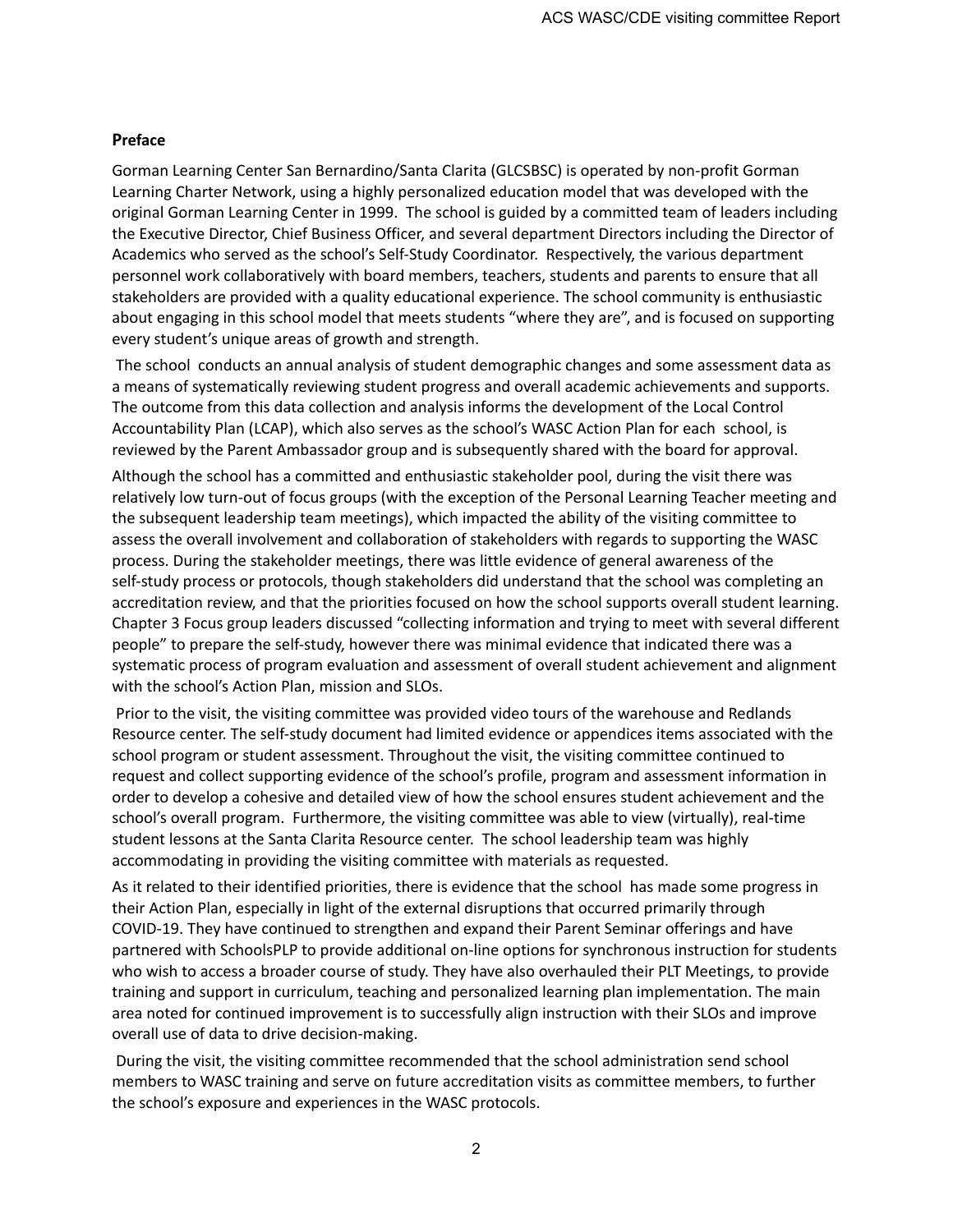**The involvement and collaboration of stakeholders in the self-study reflects a thorough, accurate description and analysis of what currently exists at the school, as well as aligned schoolwide prioritized areas of strength and growth.**

**visiting committee Rating (select one):** Highly Effective Effective **Somewhat Effective** Ineffective

#### **Narrative Rationale:**

Evidence of the involvement of school stakeholders and an understanding of the WASC self-study process was limited by minimal references within the document itself and through discussions in focus groups. Though the school does operate from an LCAP/Action Plan which is annually reviewed using student data and other metrics to assess program effectiveness, and area of improvement/strengths, the evidence of overall awareness of these metrics and priorities was not supported by the self-study and stakeholder interviews.

#### **Chapter 1: Progress Report**

Gorman Learning Center San Bernardino/Santa Clarita (GLC SBSC) was last visited by WASC in September 2018, following the Shasta ruling which required the original Gorman Learning Center to reorganize; causing the creation of GLC SBSC as it's own LEA. Since earning their initial WASC accreditation, the school reports that they have focused on the implementation of their Personalized Learning Model, which is designed after the original Gorman Learning Center charter school in 1999.

During the past three years, the school has identified four Significant Developments that impacted the school on a range of issues including: legal compliance with Budget Trailer Bill, AB 130, the establishment of an Advisory Council and the school's response to teaching and assessing students within the confines of the global pandemic of 2020.

The school utilizes a single comprehensive plan that serves as both their LCAP and WASC Action Plan. The 2022 self-study noted that the leadership team monitors the progress of the school goals once every two weeks, and the school is small enough that the leadership team may review the LCAP goals more frequently, however the visiting committee was unable to verify the degree to which the goal review process was implemented with fidelity. Notably, the school does use a systematic process to annually revise their LCAP/WASC Action Plan through board approval. In summer 2021 GLC SBSC began implementing formal strategic planning practices with their staff, enabling them opportunities to engage in a more structured review process and to support the establishment of prioritized goals that are relevant to the school.

Since the 2018 WASC visit, there is evidence that the school has made some progress in addressing their identified learner needs and identified critical areas for follow-up, while some still have room for growth. Areas of noted growth include:

- Providing additional support and training for parents through virtual Workshops
- Development of a College and Career Readiness culture
- Improving stakeholder engagement and implementing a formalized professional development plan for teachers.

The school's progress on the alignment of policies, procedures directly with the SLOs, Mission, Vision and Values, and the use of student achievement data to inform professional development has not yet reached a meaningful level of implementation. Overall, the school leadership team acknowledges that there remains more work to do within each goal.

This past year a Data Manager was hired full-time to assist the school in reviewing relevant student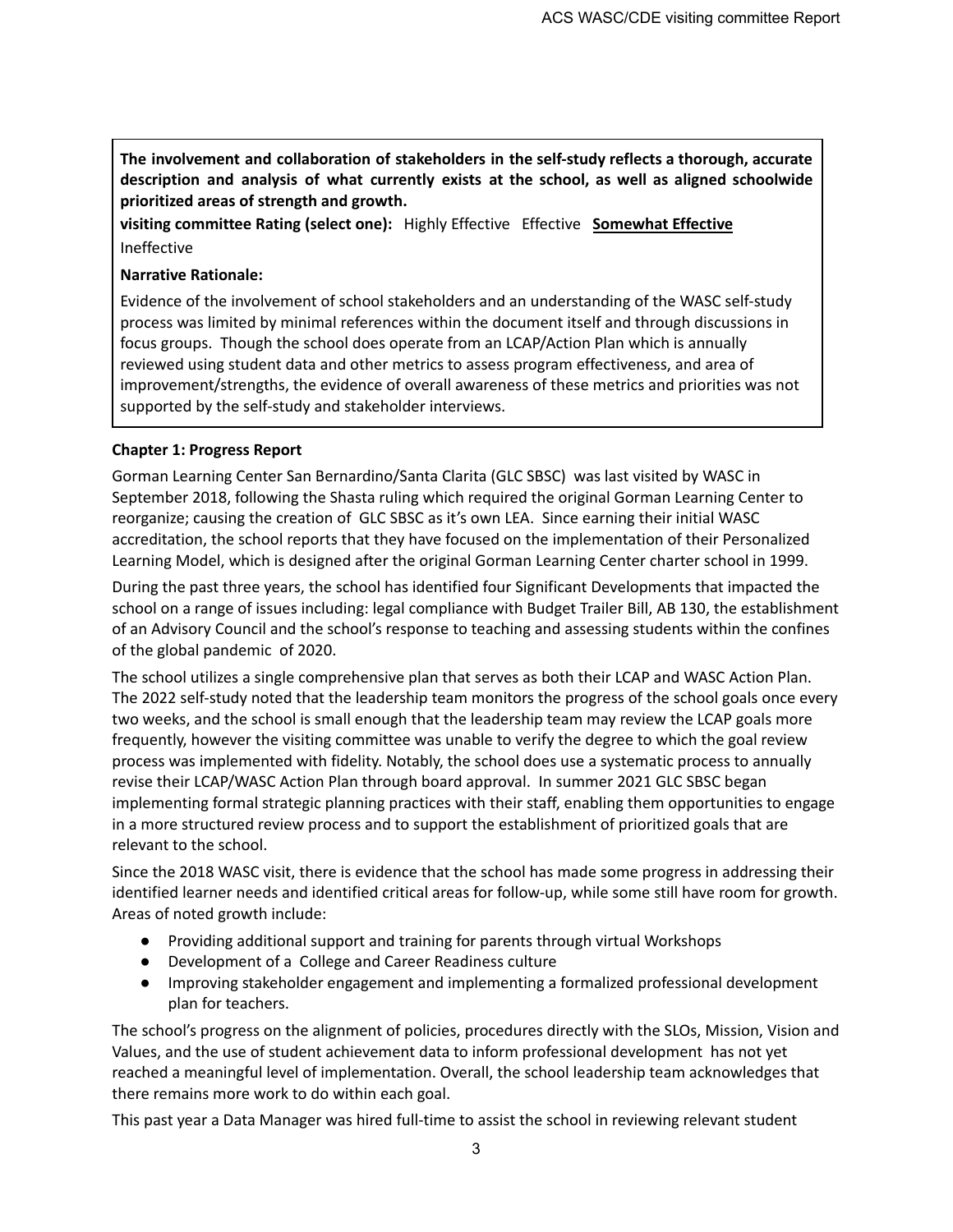achievement data and to support the interpretation and display of data for the school's stakeholders in meaningful ways. The visiting committee heard from multiple focus group members, who expressed their excitement about this added position and how the school will be better informed in assessing student outcomes. The visiting committee concurs that the school will be well-served by regularly reviewing student assessment and program data more frequently, and move the school towards greater data-informed practices.

Given the myriad of challenges the school faced as a new LEA, including changes in charter school legislation and the pandemic in 2020, GLC is to be commended for making some progress in addressing their learner needs identified through the previous WASC visit, as well as their own program review and improvement processes. Through further discussion with the leadership team, there was agreement that further revisions of the current LCAP/Action Plan goals are warranted to help move the school beyond the initial start-up phase, where school improvement practices are grounded in data analysis, and continue to increase student student achievement outcomes.

## **The use of prior accreditation findings and other pertinent data to ensure high achievement of all students and drive school improvement.**

**visiting committee Rating (select one)**: Highly Effective Effective **Somewhat Effective** Ineffective

**Narrative Rationale:**

The school is somewhat effective in using their prior accreditation findings and additional achievement and operational data to help drive decision-making to positively impact learner achievement. The current processes have limited meaningful review and analysis of data in which stakeholders are informed. There is promise that this will increase over time, with the implementation of a Data Manager and systematically reviewing data in alignment with the school's LCAP/Action Plan.

#### **Chapter 2: School and Student Profile and Supporting Data**

Gorman Learning Center San Bernardino/Santa Clarita (GLC SBSC) began as a charter school on July 1, 2018, as the result of the 2018 Shasta ruling. The original Gorman Learning Center charter school reorganized to align with the new ruling, and the two regional areas: GLC - San Bernardino and GLC - Santa Clarita Valley collectively formed as its own Local Education Agency (LEA), managed under the non-profit Gorman Learning Center Charter Network. GLC SBSC is chartered in San Bernardino County by the Lucerne Valley Unified School District. Students in grades K - 12th residing in San Bernardino County or adjacent counties may be enrolled, provided the charter school has the capacity. Additionally, the school notes that "student enrollment is from Los Angeles, Bakersfield, Riverside, and Barstow, and the suburbs and rural areas in between".

GLC SBSC is a personalized learning public charter school. Their model of Personalized Learning seeks to utilize the best of educational settings — predominately the homeschool environment paired with direct instruction, small group classes and virtual platforms, designed to implement an educational experience that works best for each student. Credentialed Personalized Learning Teachers (PLT) generally work with the same student through their academic journey as they matriculate from grade-to-grade. The PLT assists parents in choosing from a plethora of curricular choices, as well as conduct Learning Period (LP) meetings at a minimum of every 20 days, to ensure that the student's learning progress is monitored and remains customized to meet their needs.

Additionally, students may also attend one of GLC SBSC two Resource Centers up to two days per week, in Redlands or Santa Clarita. Each location has a warm, welcoming vibe, where student art is displayed throughout the campuses and small classrooms provide supplemental support in a number of curricular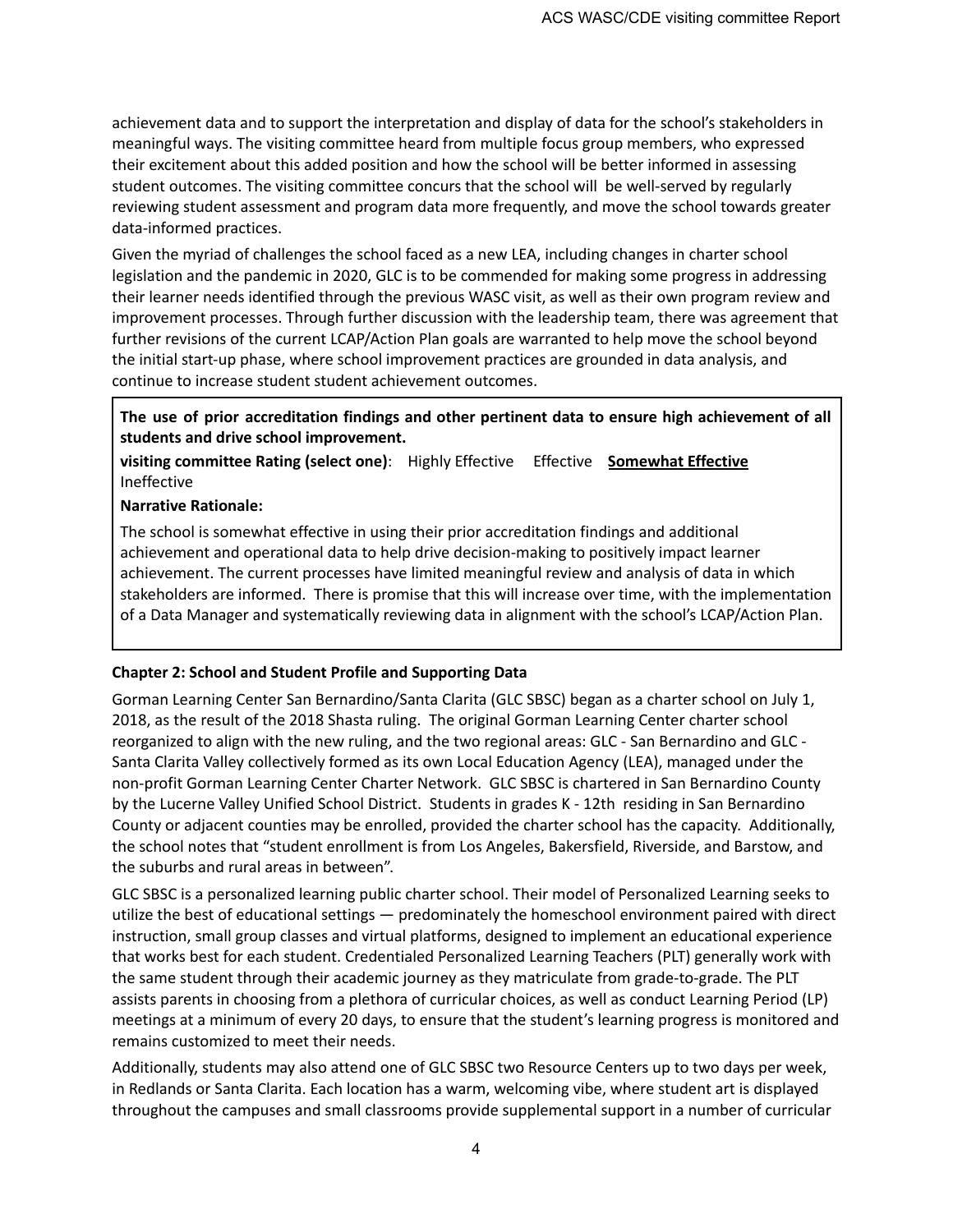focuses including core classes, art, music and science labs. The Santa Clarita location also has an outdoor playground area. Students reported that they feel well cared for, safe and enjoy coming to the Resource Center. One student exclaimed that he wished he could attend the Resource Center every day! Other student support is provided by an extensive list of Community Vendors, in which parents may use Educational Units to enroll their child into a number of offerings from traditional tutoring programs, to music lessons, sports and a variety of other support classes and programs.

The school emphasizes personalization, through its Vision and Mission statement, Schoolwide Learner Outcomes, and Core Values statements - all of which were developed before the founding of GLC SBSC. Thus the school has acknowledged that it aims to update the Schoolwide Learner Outcomes as a new goal, to better align with current educational trends and 21st century learner outcomes.

#### **Vision**

GLC SBSC prepares students with the 21st century skills necessary for higher education and career readiness.

#### **Mission**

GLC SBSC offers a personalized program of study by focusing on challenging academic standards and forming partnerships between dedicated professionals and families. It emphasizes individualized student learning plans driven by interest, innovation and flexibility.

#### **Schoolwide Learner Outcomes**

All graduates of GLC SB/SC have mastered the skills necessary to comprehend content and interpret meaning of text and imagery presented in multiple formats. They can:

- **Literacy** All graduates of GLC SB/SC have mastered the skills necessary to comprehend content and interpret meaning of text and imagery presented in multiple formats.
- **Analysis -** All graduates of GLC SBSC have mastered the skills necessary to manipulate and investigate information and data in order to reach logical and mathematically sound conclusions.
- **Communication** All graduates of GLC SB/SC have mastered the skills necessary to express, explain, and describe their knowledge, thinking, beliefs, and questions clearly through multiple media.

The school's mission statement is aligned with the purpose and mission of the school and is somewhat supported by a set of Schoolwide Learner Outcomes (SLOs) that focus on providing learners the skills and education necessary to prepare them for post-secondary and career readiness. The school leadership team however plans to revise their SLOs with stakeholder input to ensure they remain relevant and support the school's Vision for students to attain 21st century skills.

#### **Core Values**

- 1. Focus on the Learner
- 2. Engender Ownership
- 3. Instill a Love of Learning
- 4. Support Choice
- 5. Teach Critical Thinking
- 6. Settle for No Less than Success
- 7. Involve Parents
- 8. Expect Integrity
- 9. Foster Creativity
- 10. Live by Flexibility

#### **School Demographics**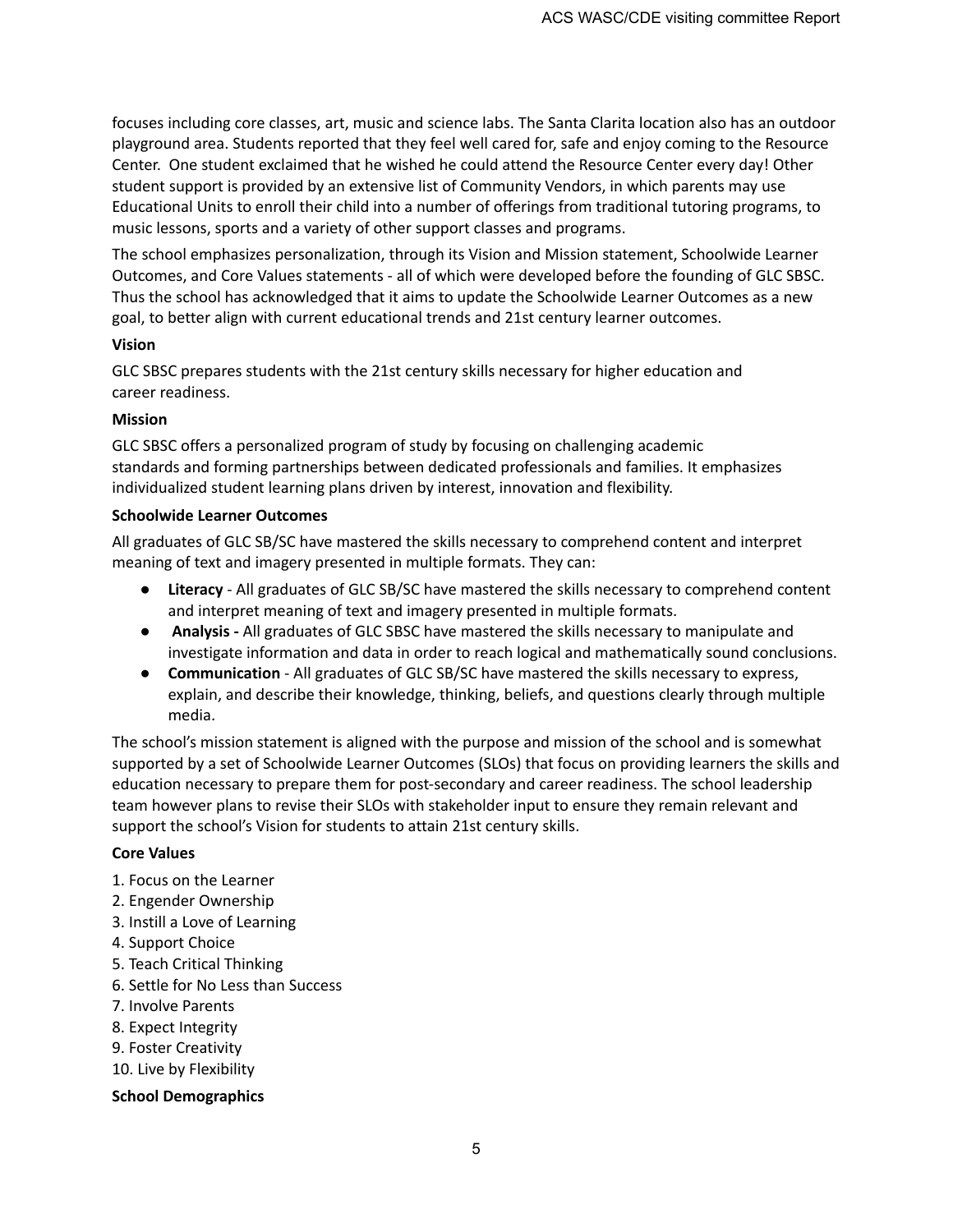The school's self-study provided no information regarding students enrollment data, or any analysis of student demographic data changing year-over year since the last self-study. The following information was gathered by the visiting committee from the school's Assessment Manager and other resources:

#### **Overall 2021-22 Enrollment at GLC SBSC:** 1,297 students

2021-2022 Enrollment by Grade Level:

| lТK | lК  |     |     |     | и   |     | 16  |     |     |     | 10  | 11  | -   |
|-----|-----|-----|-----|-----|-----|-----|-----|-----|-----|-----|-----|-----|-----|
| 50  | 163 | 174 | 123 | 164 | 154 | 146 | 162 | 169 | 163 | 156 | 176 | 189 | 159 |

## **The following information was provided by California [Dashboard](https://www.caschooldashboard.org/reports/36750510137794/2021/academic-performance) 2021**

2021 Ethnicity ( enrollment)

| American<br>Indian or<br>Alaska<br>Native | Asian | African American,<br>not of Hispanic<br>Origin | Filipino | Hispanic<br>or Latino | Pacific<br>Islander | White, not<br>of Hispanic<br>Origin | Two or<br>more<br>races |
|-------------------------------------------|-------|------------------------------------------------|----------|-----------------------|---------------------|-------------------------------------|-------------------------|
|                                           | 67    | 54                                             | 39       | 567                   |                     | 638                                 | 89                      |

## Special Populations:

Thes school's Socioeconomically Disadvantaged population has the highest number of students, totaling 566 student, compared to their next highest population of students enrolled in Special Education (71), Non-Permanent Housing (38), English Learners (22) and Foster Youth (2).

# Graduation Data:

Although the GLC SBSC self-study included the 2019 graduation rate of 96.7%, there no comparison data or implications for the 2020 or 2021 graduation rates were provided. Below is the California Dashboard for 2021 graduation data:

| <b>Student Group</b>                 | <b>Number of Students in</b><br>the Graduation Rate | <b>Number of</b><br><b>Graduates</b> | <b>Number of Fifth</b><br><b>Year Graduates</b> | <b>Graduation</b><br>Rate |
|--------------------------------------|-----------------------------------------------------|--------------------------------------|-------------------------------------------------|---------------------------|
| <b>All Students</b>                  | 151                                                 | 135                                  | 6                                               | 89.4%                     |
| <b>English Learners</b>              | 3                                                   | $\ast$                               | 0                                               | $\ast$                    |
| <b>Homeless</b>                      | 15                                                  | 11                                   | 0                                               | 73.3%                     |
| Socioeconomically<br>Disadvantaged   | 93                                                  | 80                                   | 6                                               | 86.0%                     |
| Students with<br><b>Disabilities</b> | 18                                                  | 14                                   | 0                                               | 77.8%                     |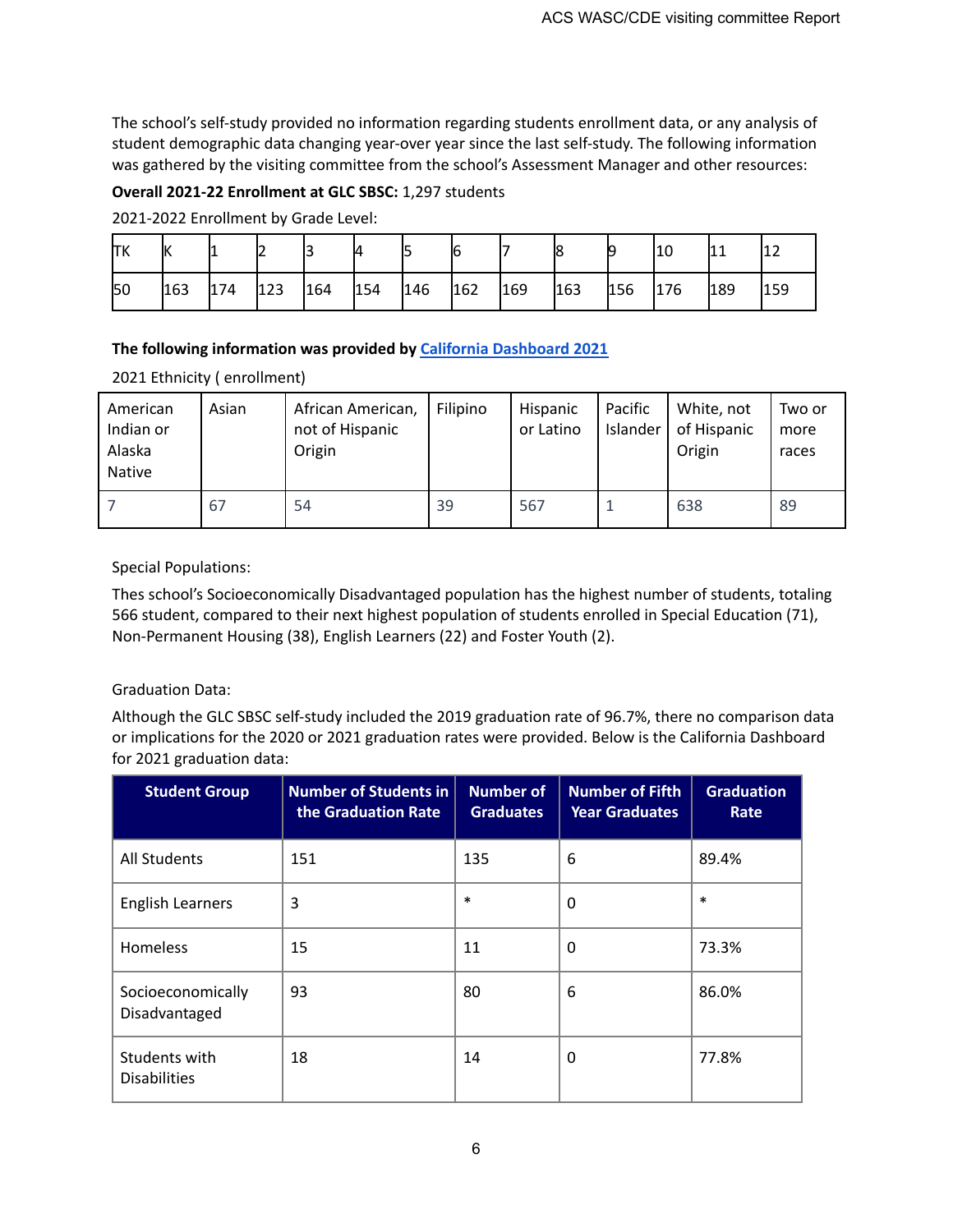| African American                       | 5            | $\ast$ | $\mathbf 0$ | $\ast$ |
|----------------------------------------|--------------|--------|-------------|--------|
| Asian                                  | 3            | $\ast$ | 0           | $\ast$ |
| Filipino                               | 1            | $\ast$ | $\mathbf 0$ | $\ast$ |
| Hispanic                               | 58           | 53     | 1           | 91.4%  |
| Native Hawaiian or<br>Pacific Islander | $\mathbf{1}$ | $\ast$ | $\mathbf 0$ | $\ast$ |
| White                                  | 68           | 61     | 5           | 89.7%  |
| Two or More Races                      | 10           | $\ast$ | $\mathbf 0$ | $\ast$ |

#### **Student Assessments**:

GLC SBSC self-study report indicated that in 2019 GLC SBSC was too new for the California Dashboard to measure assessment changes from 2018, and in 2020, with the lack of CAASPP, the Dashboard provided little information, resulting in no color assignment. Therefore the school analyzed 2019 and concluded that achievement gaps are most prevalent for the school's sub groups, especially in mathematics, although the visiting committee also sees that significant achievement gaps also persist in ELA.

The school's data as follows:

## **English Proficiency - English Language Proficiency Assessments for California (CAASPP) Results Spring 2019**

#### **English Language Arts**

GLC SBSC performed 14 points below standard in English Language Arts.

The school noted an achievement gap exists with African American students who performed 59.6 points below standard, socioeconomically disadvantaged students performed 37.9 points below standard, and students with disabilities performed 100 points below standard.

Furthermore, English Learners performed 35.8 points below standard, exceeding statewide performance by this student group. Hispanic students performed 24.8 points below standard, in alignment with statewide performance.

#### **Mathematics**

GLC SBSC performed 71.4 points below standard in Mathematics.

The school notes an achievement gap with African American students who performed 132 points below standard, socioeconomically disadvantaged students performed 92.1 points below standard, Hispanic students performed 90.1 points below standard, and students with disabilities performed 151.8 points below standard.

#### **English Learner Progress**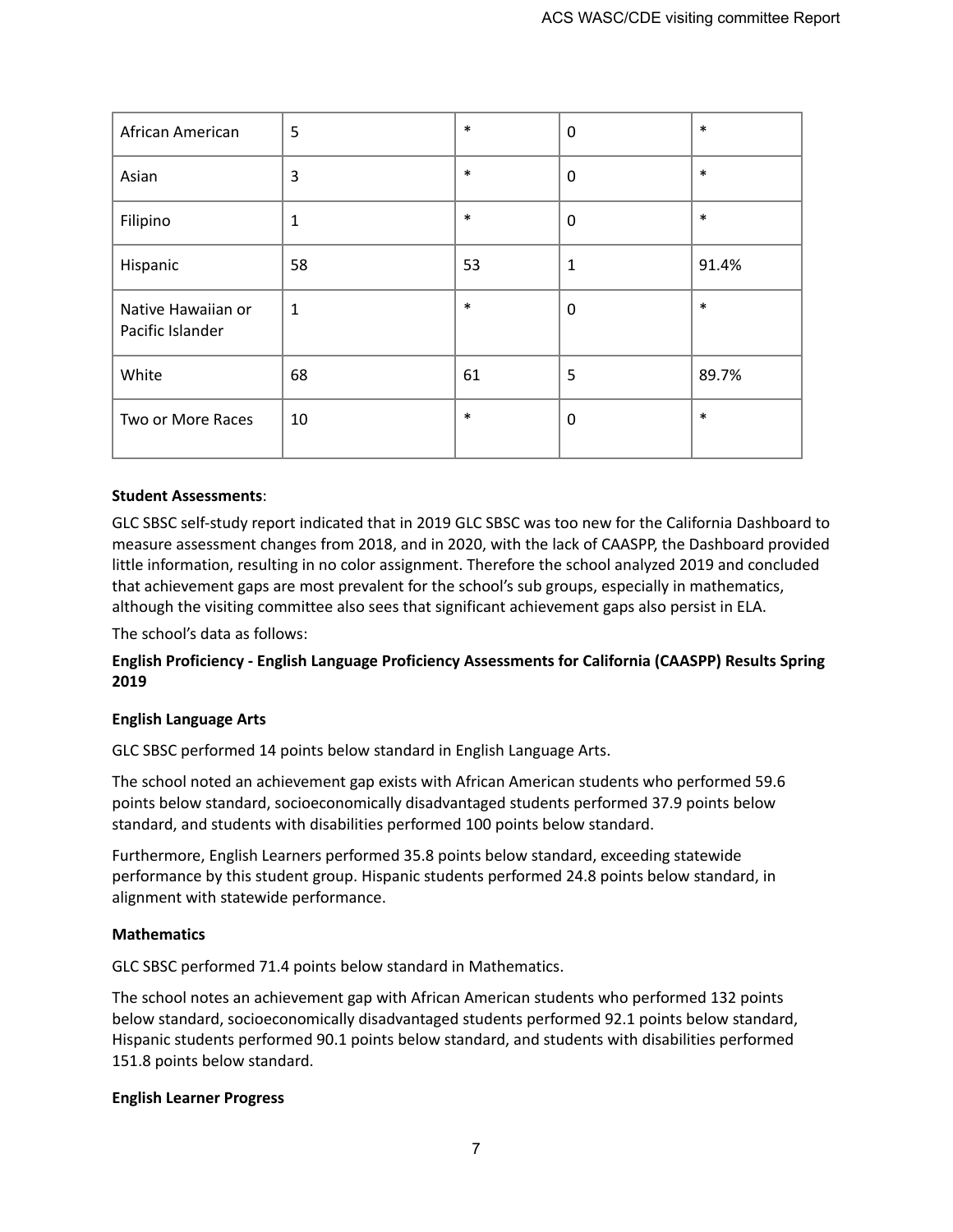52.6% of EL students were making progress towards English Language proficiency, and 45% to 55% is considered Medium progress.

#### **Student Achievement Data – Schoolwide student growth as measured by i-Ready internal Benchmark Assessments**

GLC SBSC utilized two years of student achievement data from its local benchmark assessment, the i-Ready Diagnostic Assessment, to measure student academic performance, given the lack of year–over-year information that the CAASPP results provided for 2019 and 2020 school years. The school conducts assessment three times per year including at the beginning of the year (BoY), in the middle and end of the year (EoY). Students are then identified as "Tier 1" for at grade level, "Tier 2" if the result was up to a year below grade level, and "Tier 3" if the result was more than one year below grade level. The school noted that they had low participation in the BoY assessment in 2019, and they determined it was difficult to draw conclusions using that point in time, so they chose to compare two EoY assessments of the iReady Assessments (2020 and 2021). The school's self-study provided high level i-ready assessment analysis in the self-study, of the results of the assessments and changes in tier levels, but no specific information about what impacted student learning outcomes related to these findings.

|            |                  | <b>Grades</b> | $3rd -$ |             | $9th -$ |         |
|------------|------------------|---------------|---------|-------------|---------|---------|
| <b>ELA</b> | $2019 -$<br>2020 | $K - 2$       | 5th     | $6th - 8th$ | 12th    | All     |
|            |                  | EoY           | EoY     | EoY         | EoY     | EoY     |
| Changes    | Tier 1           | 1.3%          | 4.5%    | $-1.7%$     | 5.7%    | 2.8%    |
| In EOY     |                  |               |         |             |         |         |
| from 2020  |                  |               |         |             |         |         |
| $-2021$    | Tier 2           | $-0.6%$       | 1.2%    | 2.7%        | $-2.6%$ | 0.0%    |
|            | Tier 3           | $-0.6%$       | $-5.7%$ | $-0.9%$     | $-3.0%$ | $-2.8%$ |

|                                 |        |         | Grades $3rd - 6th - 9th - 12th$<br>K-2 5th 8th 12th                                      |                 |                  |
|---------------------------------|--------|---------|------------------------------------------------------------------------------------------|-----------------|------------------|
| Math                            |        |         |                                                                                          |                 | $\overline{All}$ |
|                                 |        | EoY     |                                                                                          | EoY   EoY   EoY | EoY              |
| Changes                         | Tier 1 |         | $1.2\%$ 2.6% 2.9% 2.5%                                                                   |                 | 2.7%             |
| In EOY from <mark>Tier 2</mark> |        |         | $\begin{array}{ c c c c c c } \hline 0.7\% & 1.1\% & -4.0\% & -6.8\% \hline \end{array}$ |                 | $-3.2%$          |
| 2020-2021 Tier 3                |        | $-1.9%$ | $-3.7\%$ 1.2%                                                                            | 4.3%            | 0.5%             |

#### **Parent Survey Perception Data**

In 2021 the school administered a parent satisfaction survey, and a summary of some of the results are as follows:

**Parent Engagement** - Overwhelmingly almost 98% of parents agreed or strongly agreed that GLC SBSC provides a positive learning environment.

**Educational Program** - 81% agreed or strongly agreed that GLC SBSC helps students prepare for life after high school.

**School Climate** 94.8% agreed or strongly agreed that GLC SBSC ensures a positive learning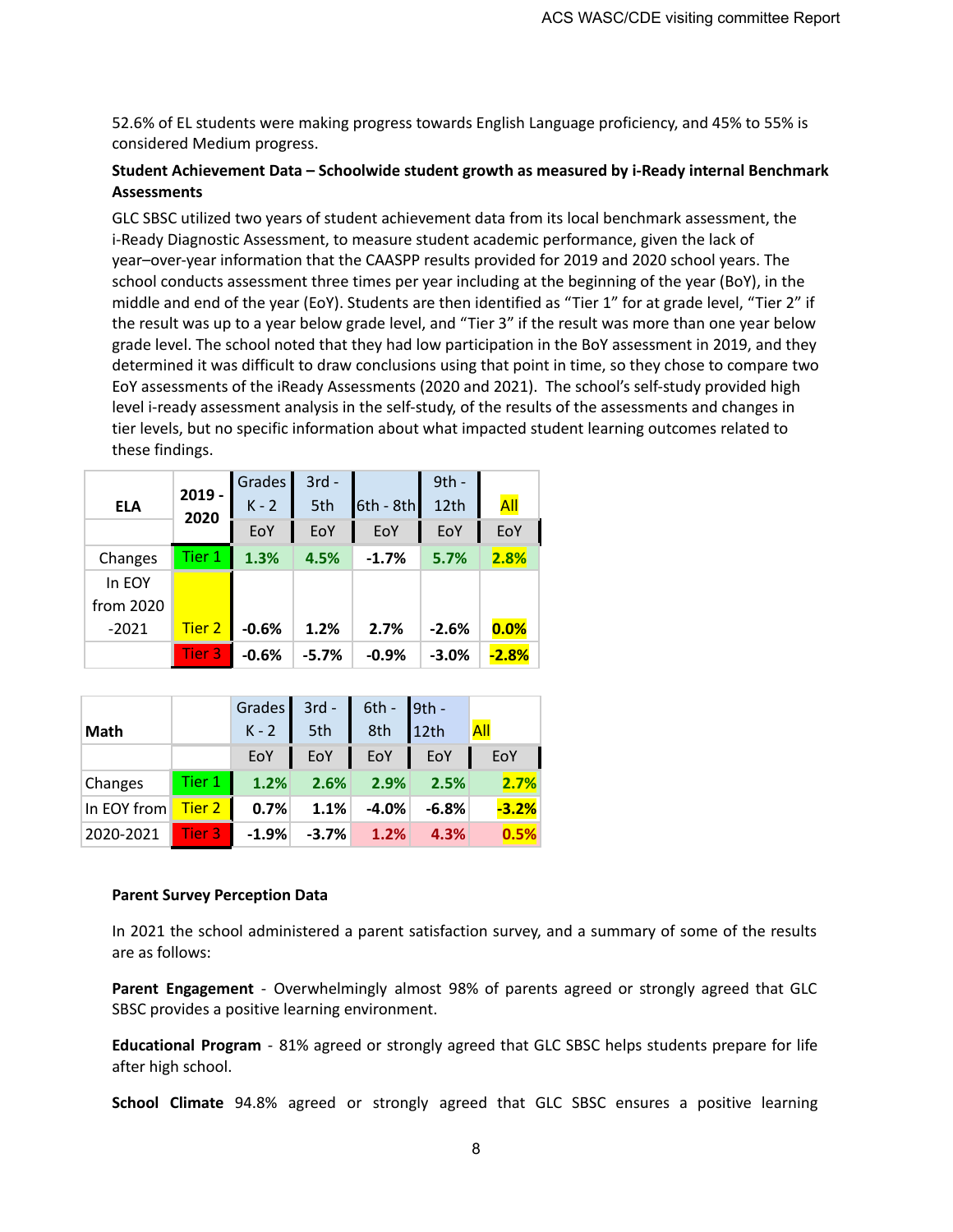environment in physical and virtual resource centers

Additionally, parents were provided with a list of potential strengths and areas of improvement and asked to rank 3 as either strength of area of improvement:

| Area of school:                                                                                       | Strength | Needs Improvement |
|-------------------------------------------------------------------------------------------------------|----------|-------------------|
| Ensuring that every student has grade level curriculum and<br>the oversight of a credentialed teacher | 74.7%    | $18.2%$ (#6)      |
| Supporting parents in their role in their child's education                                           | 64.1%    | 28.3% (#4)        |
| Ensuring that student curriculum budget is sufficient for 59.9%<br>students' educational needs        |          | 24% (#5)          |
| Including parents in schoolwide decision-making                                                       | 30.2%    | $31.8\%$ (#3)     |
| Ensuring students are ready for college or career upon<br>graduation                                  | 27.9%    | <b>B8% (#2)</b>   |
| Providing social and emotional support for students                                                   | 19.9%    | $40.7\%$ (#1)     |

As part of their self-study process, the school indicated that stakeholders reviewed the various achievement data points and reflected on their implications, however the report provided little information to indicate what implications arose during the focus group discussions. Additionally, through focus group meetings with the visiting committee, it remained unclear what specific steps were used or who was involved in the overall assessment of students' learning, using student achievement data.

GLC SBSC determined that students perform better in English Language Arts than Mathematics, indicating that Mathematics tends to be a source of students' lack of progress. Additionally the school noted that high risk student groups experience a significant achievement gap compared to other student groups. Finally, the overall preparation for life after high school is an area of needed improvement, as demonstrated by the College and Career indicator and supported by the weaker response it received in the Satisfaction Survey.

Thus the school has identified the the major learner needs as:

- 1. Support needed for mathematics proficiency, especially for student groups experiencing an achievement gap.
- 2. Socio-emotional learning and support
- 3. Preparation for college and career after graduation

# **Chapter 3: Quality of the School's Program**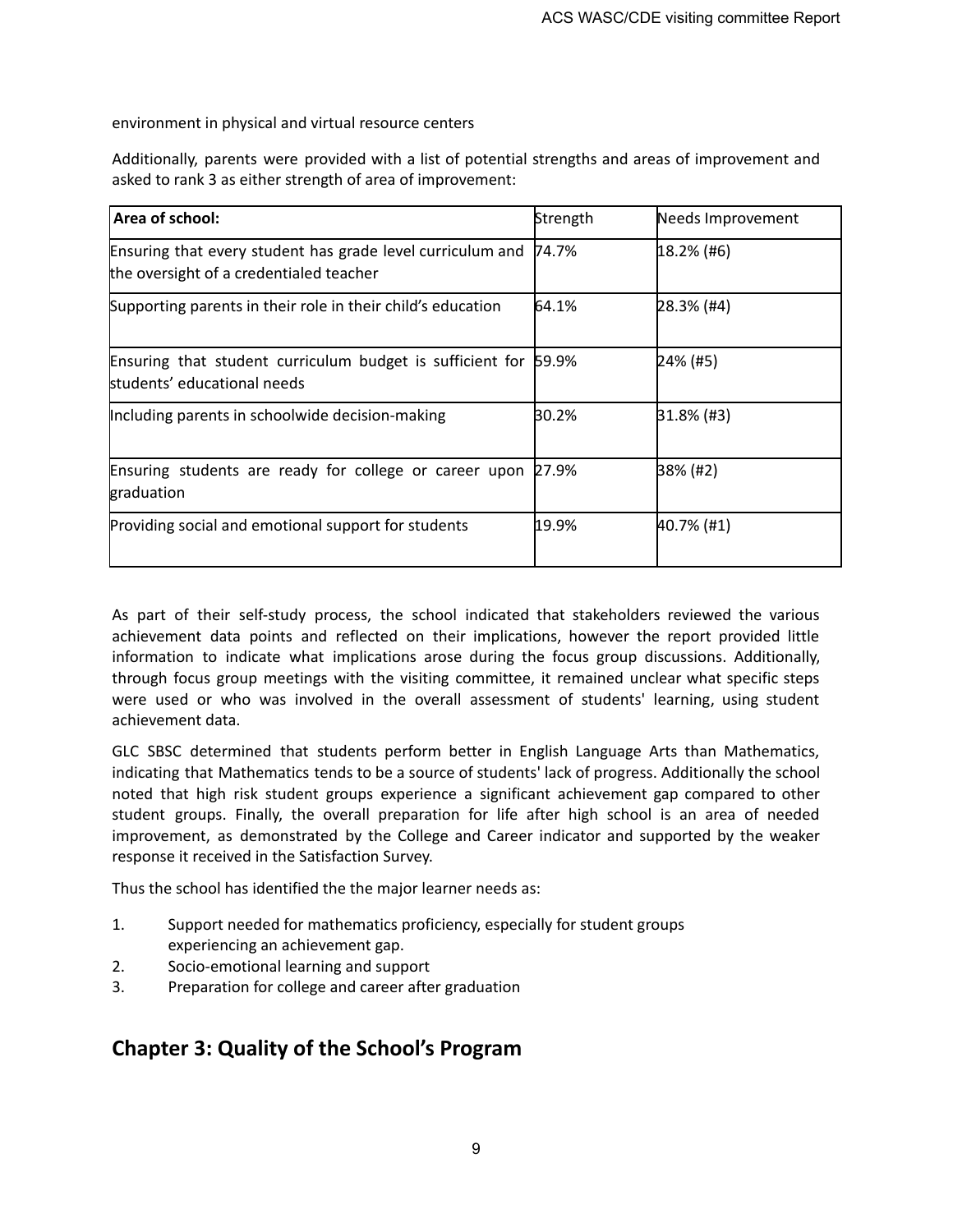# **CATEGORY A. ORGANIZATION: VISION AND PURPOSE, GOVERNANCE, LEADERSHIP, STAFF, AND RESOURCES**

#### **A1. Vision and Purpose Criterion**

Gorman Learning Center San Bernardino Santa Clarita (GLC SBSC) provides a clear, coherent vision and mission of what students should know and demonstrate based upon high-quality standards and is congruent with research, practices, the student/community profile data, and a belief that all students can learn and be college and career ready. GLC SBSC aims to help students set goals, communicate needs, follow their interests, innovate and achieve academically.

GLC SB/SC revisits their mission, vision, and schoolwide learner outcomes to all stakeholders during strategic planning. **There is limited involvement among all stakeholders in the revision of the vision, mission, and schoolwide learner outcomes.** GLC SB/SC administration shared potential revision of mission and vision statements during its school renewal process in 2025, so that it may be added into their charter petition. They anticipate to begin revising and editing their Schoolwide Learner Outcomes in the near future in an effort to refine the SLOs to ones that best represents their school.

Students, parents, and other members of the school vary in their responses in understanding the mission, vision, and schoolwide learner outcomes and the school's LCAP. Parents value the flexibility and goals of their students rather than understanding the purpose, vision, and schoolwide learner outcomes for the school. Parents shared they were not involved in the process of revisiting the mission and vision statements, and there was no evidence of involvement of staff, students and community members, however are aware where they are located for their review. GLC SB/SC shared they are working towards integrating the SLOs into the schools, Personalized Learning Management System (PLS) which will be showcased in the gradebook, Assignment and Work Record (AWR) or for more opportunities for parents and students to be exposed and involved in working towards their SLOs.

*Vision and Purpose* **that supports high achievement for all students. Defining the school's vision and purpose through schoolwide learner outcomes/graduate profile and academic standards.**

**visiting committee Rating (select one)**: Highly Effective Effective **Somewhat Effective** Ineffective **Narrative Rationale:**

The results of the self-study and the visit provided inconsistent evidence the school has developed an understanding and involvement of the ongoing revision of the vision, mission, and schoolwide learner outcomes and district LCAP with all stakeholders. Evidence showed that a limited amount of staff reviewed LCAP goals on an annual basis, however this was not the process in the collaboration of ongoing revision of the vision, mission, and schoolwide learner outcomes.

#### **A2. Governance Criterion**

The school community understands the governing authority's role and the board's structure is effective in providing oversight to the school. Board meetings are open to the public and upcoming meeting agendas are represented on the schools website. All board meeting minutes are available for review for the public to review. The governing board reviews board policies and updates, creates, and revises them in order to carry out the mission of the school and demands of education policies.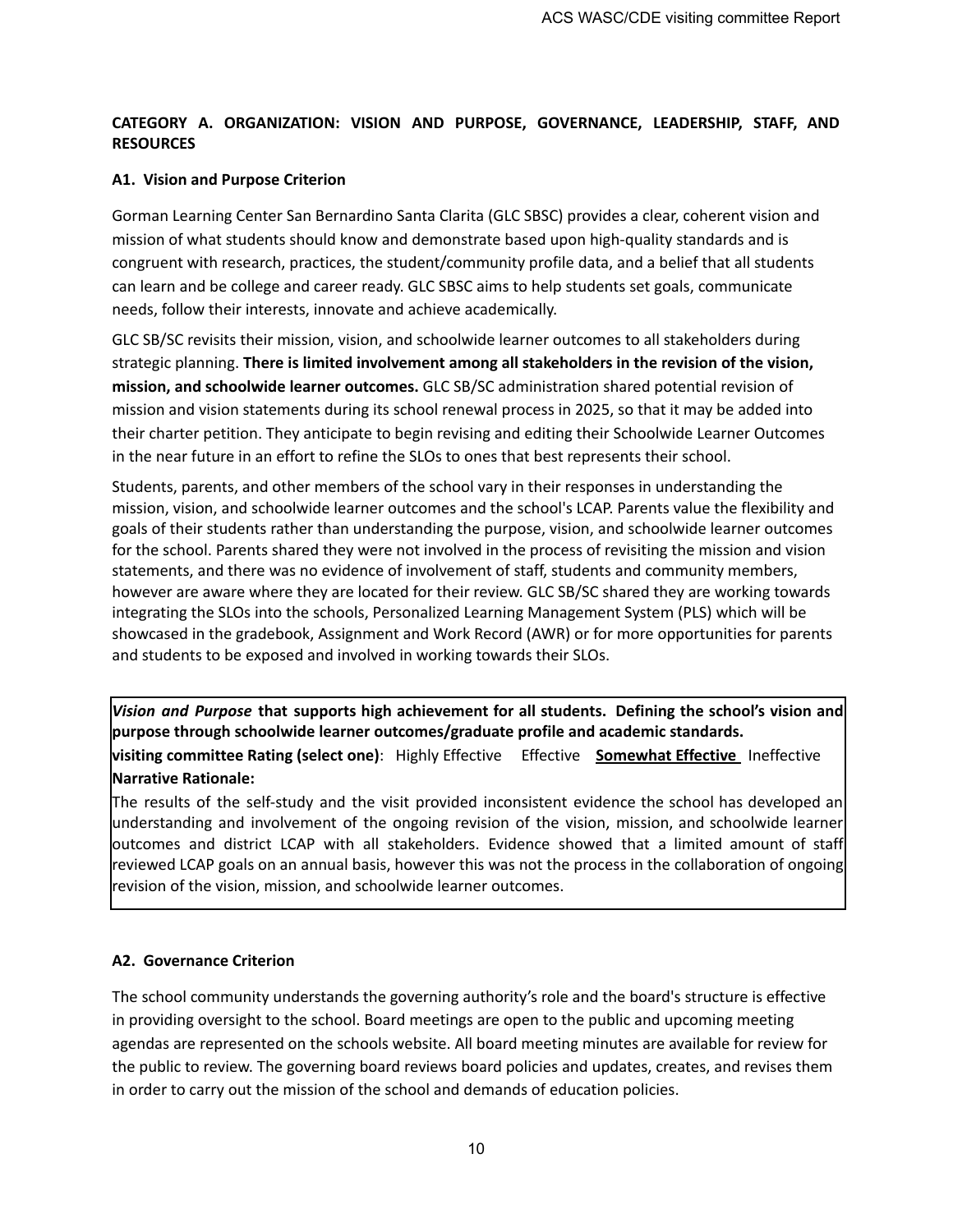The administration team regularly reviews, develops and revise policies based on the needs for the school and state requirements. GLC SB/SC has charter organizations and lawyers to help develop and refine policies with administrators to ensure success for students. Regional directors share information to their PLT to inform them of all decisions made during board meetings.

The Uniform complaint procedure and policy is available for the public to view on the schools website and board policies. Additionally staff members have it available to them in their employee handbook and it is available in the parent/student handbook. Interviews from various staff members shared the location and easy accessibility of the Uniform Complaint Procedure for GLC SB/SC.

#### *Governance* **that supports high achievement for all students.**

**visiting committee Rating (select one)**: Highly Effective **Effective** Somewhat Effective Ineffective **Narrative Rationale:**

The results of the self-study and the visit provided evidence that the stakeholders understand the goals and relationships with the governing board that guide the work of the school. GLC SB/SC also has established a uniform complaint procedure that is available for stakeholders publicly.

#### **A3. Leadership: Data-Informed Decision-Making and Continuous School Improvement Criterion**

There is evidence that the school leadership executes decision making in a collaborative planning process of continuous improvement. School leadership meet bi-monthly to discuss current and ongoing needs for their students and staff, and at times, also review academic performance data and progress. Departments and Regional Directors meet with their teachers and staff on a monthly basis to go over professional development, intervention strategies, mental health support, and curriculum guidance based on input provided by staff through a yearly PDD Topic Survey.

The schoolwide action plan is driven by the analysis of aspects of student achievement data that are somewhat aligned to the schools internal and external benchmarks. Students complete i-Ready assessment three times per year, and scores are shared with families by their PLTs. Data from the California Assessment of Student Performance and Progress (CAASPP) was paused last year, which added greater weight in using the i-Ready assessment to measure academic progress.

The school leadership and staff demonstrate shared decision-making, responsibility, and self-reflection on implementing practices, programs, actions, and services that support student learning through their multiple offerings of support for students. Administrations collaborate with teachers regarding changes and initiatives monthly during meetings. There is evidence through various departments of support, such as expert teachers, student support services, EL coordinators, Title I coordinator, Homeless and Foster Liaison, etc. to help provide the support needed for students to be successful.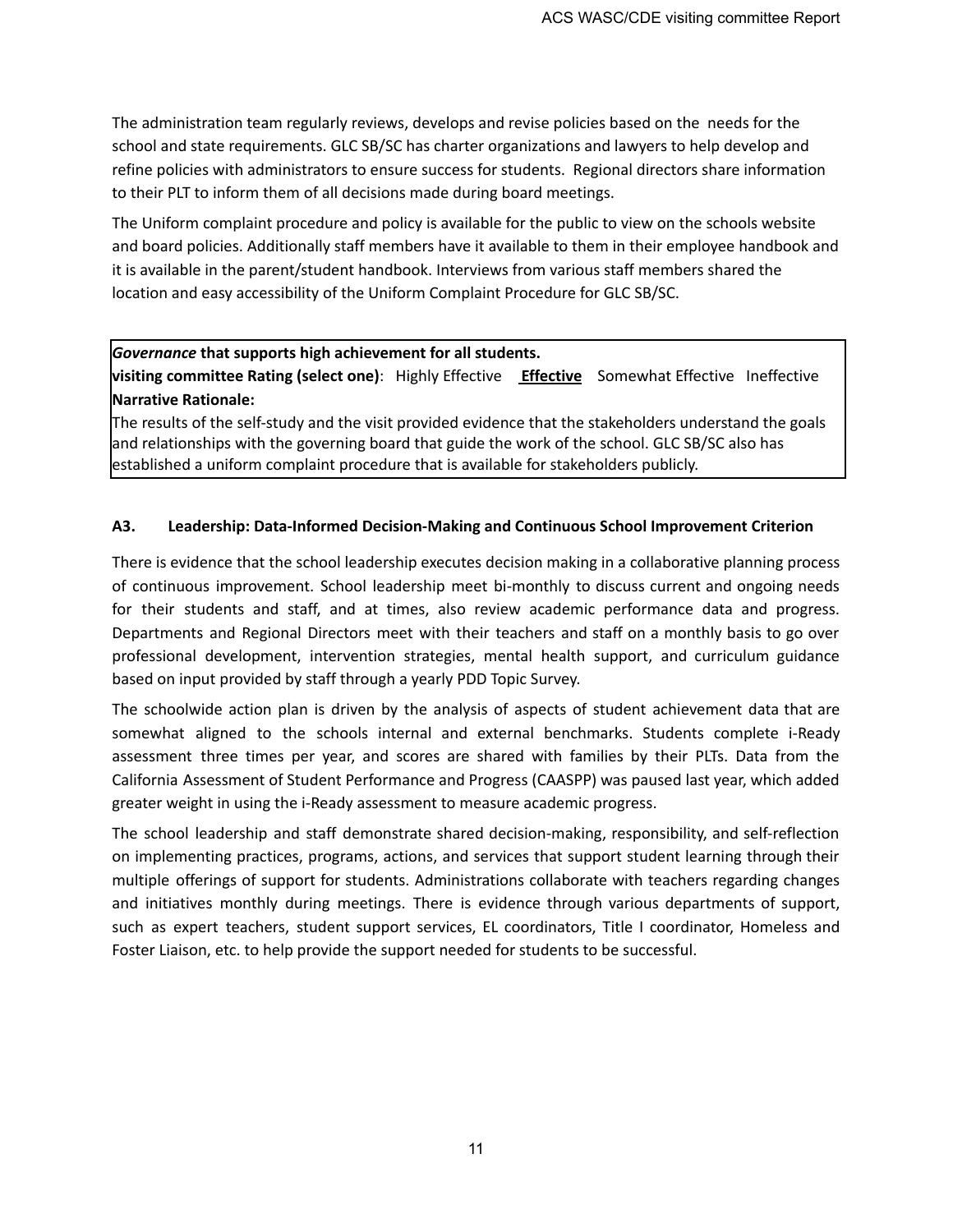The school has **effective existing structures for internal communication, planning, and resolving differences**. Communication is communicated through their email, using distribution emails (all staff, teachers, resource centers, etc). Parent Square is also used for both staff and parents to share information about upcoming events, announcements, surveys, etc. Parent Square is an effective way to share information to both parents and staff. Additionally it stores information, so that parents and staff can see previous announcements and not miss any important information from the school. In addition to the Parent Square feature, teachers also receive communication from the school through mail. Based on the observations from the staff, parents are engaged and are utilizing the internal communication system.

Staff also share information to each other through Google Drive. Articles, links, resources, tips/suggestions are dropped into a shared folder in their departments team drive. The resource center, PLT, Board Members, Leadership Tea, etc. all utilize a Google Team Drive to communicate and share resources that may help staff help students.

# *Leadership: Data-Informed Decision-Making and Continuous School Improvement* **that supports high achievement for all students.**

**visiting committee Rating (select one)**: Highly Effective **Effective** Somewhat Effective Ineffective **Narrative Rationale:**

GLC SB/SC share responsibility in decision making, self-reflect and collaborate in the planning process of continuous improvement. Through conversations in meetings and various ways of communication staff adhere to an ongoing reflection of providing resources and guides to help assist students in their learning. The results of the self-study and the visit provided evidence to the collaborative effort of staff to synthesize data and visualize data information in order to observe areas of growth and strengths for students.

# **A4. Staff: Qualified and Professional Development Criterion**

Staff at GLC SB/SC are **qualified based on staff background, training, and preparation to meet the needs of students.** The processes to assign staff members and provide appropriate training for all assignments were verified through interviews and processes produced in the employee handbook. The Human resource department is involved in the process of hiring and is involved throughout the entire process of job posting, to calling candidates and offering positions. Once the position is accepted, HR calls references, and provides the necessary documentation and training to support them with overall school procedures, training, and platforms.

GLC SB/SC Staff each year are provided an all staff professional development survey that self identifies the area of need and support. The leadership team then creates a plan to assist. Additionally through observations, the staff may determine the need for additional support and resources. PLTs also identify support for their students by providing instructional strategies to their parents during meetings. The Regional Directors who oversee PLTs will schedule and plan professional development during monthly all staff meetings. The Regional Directors will adjust presentations based on the needs of the students and parents. Staff members also shared opportunities given to attend conferences based on the needs for their departments and/or students.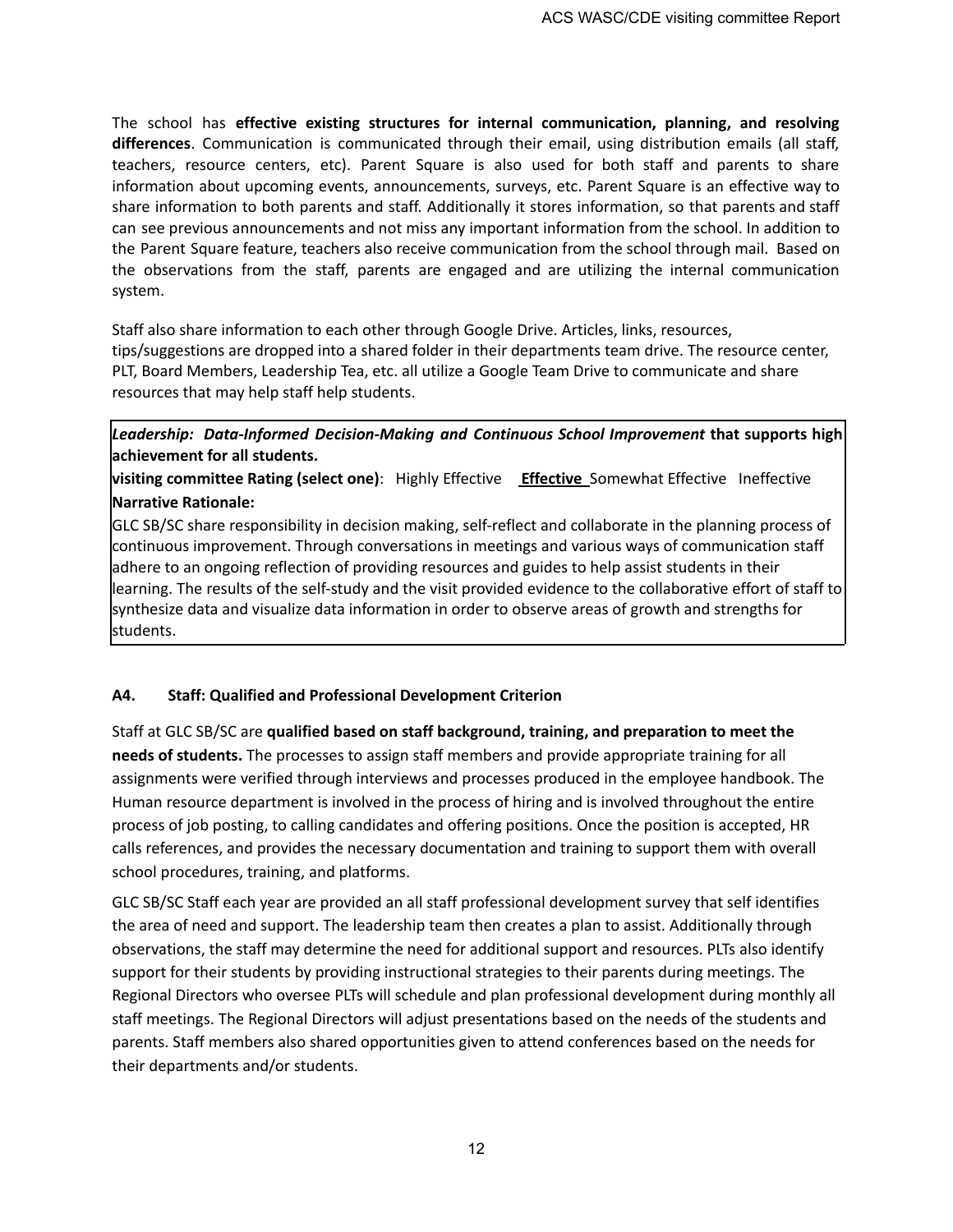The regional administrators provide professional developments to their staff based on professional development surveys and assessing current needs of the school. However, **evidence did not show the effectiveness of processes in place to assess the measurable effect of professional development on teacher practice and the impact it has on student performance.**

GLC SB/SC has a supervision and evaluation process that occurs each year at GLC SB/SC in order to promote professional growth of staff. The school is moving to an online evaluation tool and connecting teaching standards to evaluation documents. GLC SB/SC is investing time to ensure teaching standards are aligned to the evaluation document, with minor adjustments based on the nature of the non-classroom based setting. Certificated staff are evaluated between the months of Feb-May. Human Resources is in charge of sending out the evaluation process to staff. Additionally GLC/SC provides a mentoring program for all new teachers, where new teachers are provided ongoing support from experienced teachers throughout their first year of joining the school.

The school implements a clear system to communicate administrator and faculty written policies, procedures, and handbooks that define responsibilities, operational practices, decision-making processes, and relationships of leadership and staff. Communication is communicated through their email, using distribution emails (all staff, teachers, resource centers, etc). School leadership meets twice a month and share out updates in their departments and provide items to discuss and collaborate collectively. During these meetings the leadership team develops a communication plan to present to staff. Regional administrators in their monthly regional meetings, share out information to staff regarding updates or changes to school processes and procedures.

# *Staff: Qualified and Professional Development* **that supports high achievement for all students. visiting committee Rating (select one)**: Highly Effective **Effective** Somewhat Effective Ineffective **Narrative Rationale:**

The results from the self-study and visit provided evidence that the school hires and trains qualified staff. Monthly professional developments are offered to staff in addition to training and mentors during the first year of employment. GLC SB/SC has an evaluation process that is completed annually for all staff members that involves self reflection.

# **A5. Resources Criterion**

There is evidence the school has appropriate resources and resource planning and allocation in place to support LCAP goals and mission. The internal financial controls for the school are done in house. The financial department has a team of financial experts who help manage payroll, accounts payable, etc. The board's treasury, vice president, CBO will often have conversations to fully support the projected budget each year to the school. The CBO provides a workshop to the board to provide full disclosure of how the budget works and the internal controls put in place.

GLC SB/SC has **processes and practices in place for developing an annual budget, conducting an annual audit, and conducting quality business and accounting practices.** Each year, the schools departments create a budget which is connected based on enrollment to the financial statement. Throughout the year GLC SB/SC leadership team and department directors are meeting with the CBO to ensure it fits into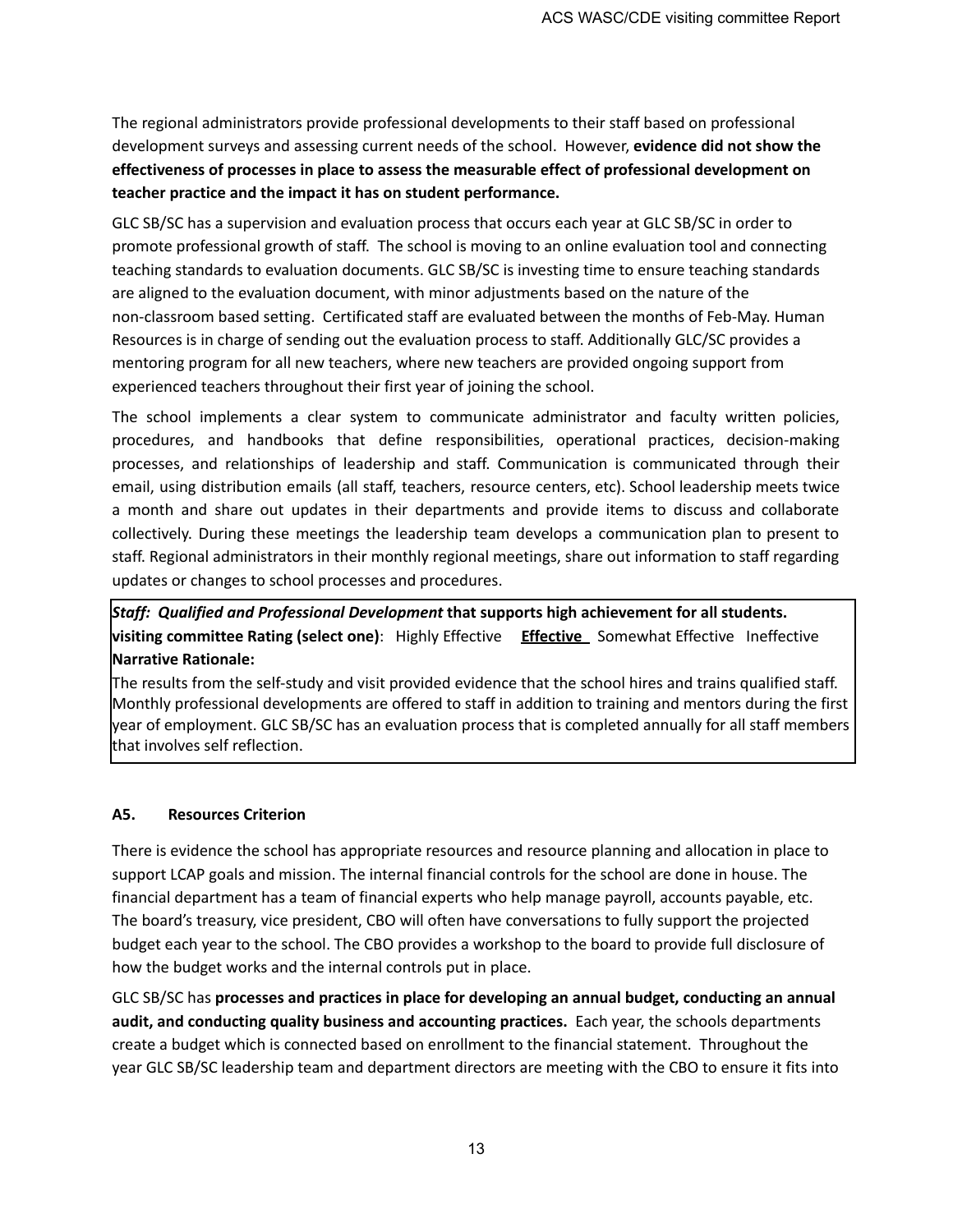the budget allocated for their department. By the end of April or May the budget is ready to present to staff for the upcoming year.

The school's facilities are safe, functional, well-maintained, and adequate to meet the students' learning needs and support the educational program. As evidenced by virtual online school tours and recordings due to the current Covid-19 pandemic. Witnessing both resource centers, Redlands and Santa Clarita it was evident that students have resource centers that provide a safe environment for students to learn.

GLC SB/SC has policies and procedures for **acquiring and maintaining adequate instructional materials and equipment,** such as textbooks, other printed materials, instructional technology, manipulatives, and laboratory materials are effective. The school provides an Online Purchasing Systems (OPS) which PLTs utilize to order educational materials requested for their students. GLC SB/SC warehouse, located in Redlands, stores curriculum and instructional material for students that is delivered to students in a timely manner so as to not interpret instruction. The warehouse continually purchases new materials that are aligned with California State Standards. There is a team that manages and coordinates the ordering and delivering of instructional materials for students at GLC SB/SC.

The staff hired at GLC SB/SC receive specialized training based on their role and responsibilities. Teachers will receive training from their mentors. A mentor has at least five years experience and has attained the role based on applying for the position. The mentor teacher will be matched with the new teacher based on distance so they meet with the new teacher for a certain amount of hours each month either in person or virtually. Each new teacher is assigned a mentor in addition to the additional support provided by their regional director. Non-Certificated staff receive training from their director and training is specifically based on their job description.

#### *Resources* **that supports high achievement for all students.**

**visiting committee Rating (select one)**: **Highly Effective** Effective Somewhat Effective Ineffective **Narrative Rationale:**

The results of the self-study and the visit provided evidence that GLC SB/SC has clear procedures for resource allocations, resource planning, accountability process, and qualified personnel to support the LCAP and mission for the school. The school's resources centers are safe, well managed to support student learning.

#### **A6. Resources Criterion [Charter Schools only]**

Evidence observed demonstrates **inconsistent involvement of stakeholders in the review of its long-range plan** in relation to the school's vision, mission, and schoolwide learner outcomes. Evidence exhibited that the leadership team and board members perform long term planning. Previously strategic planning was facilitated by an outside vendor, however this year the executive director is facilitating long term planning with board members and formulating a committee to assist in designing the details involved in long term planning. The committee is currently reviewing the strategic planning and reviewing the goals and strategies. After reviewing and editing the committee will update the Strategic Plan and provide to the entire board for feedback, which then will be presented to the staff for feedback.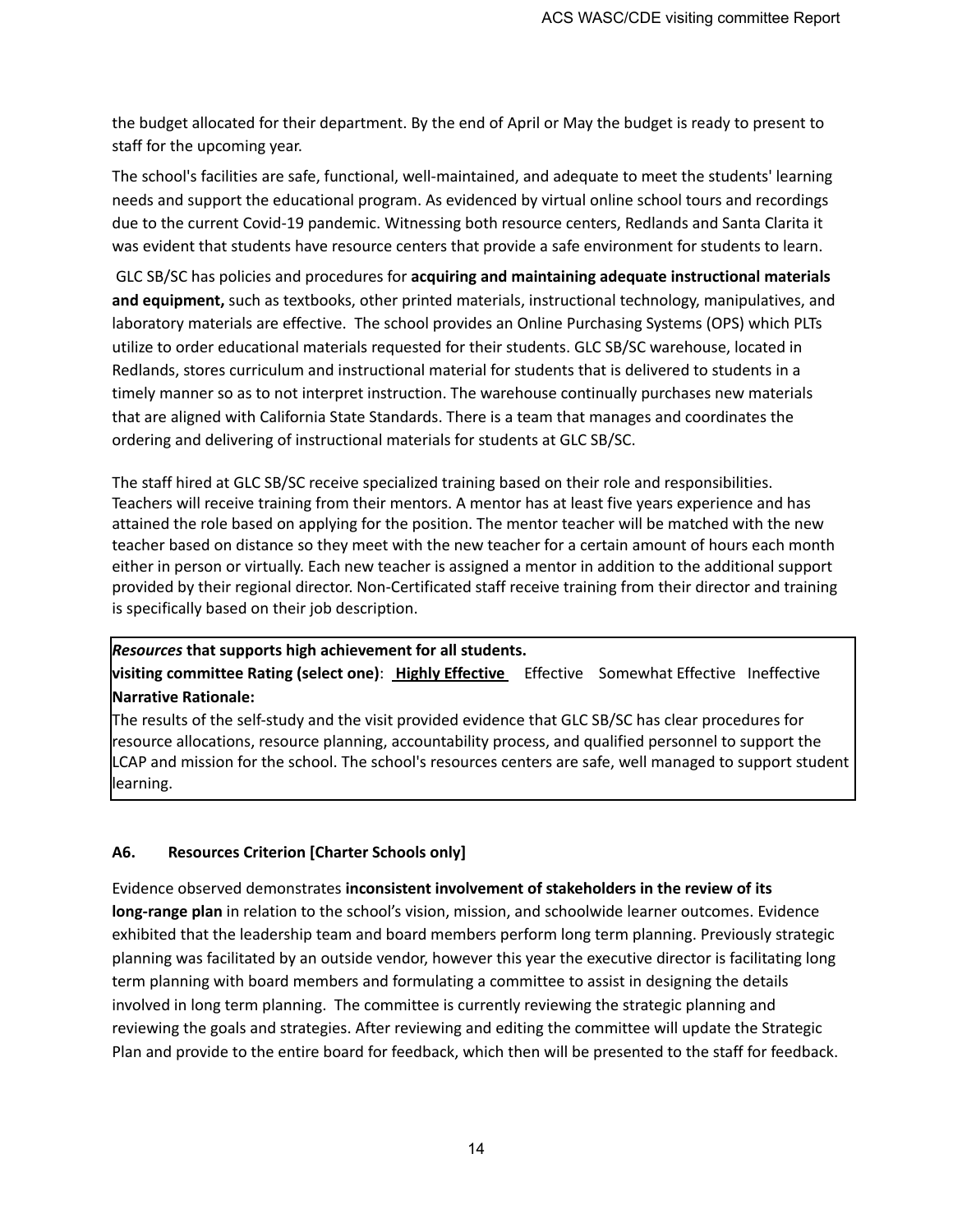There is an annual independent audit that is conducted by an external auditor. Written policies are defined in board policies that are exhibited in the internal controls, accounting, and external audit procedures.

GLC SB/SC develops and monitors its annual budgeting process to ensure transparency. The financial team places the school enrollment numbers into the LCFF calculators as determined by the state to determine the funding projections for the school. This process requires the school to include detailed information that will impact funding. The financial team must adhere to strict state deadlines to ensure information is presented in order to receive funding for the school's operation. The financial team uses Abila software to create reports for managers with actuals and budgets which is then presented to administration and interpreted to board members monthly.

The school develops and monitors its annual budgeting process to ensure transparency and stakeholder involvement during board meetings and interactions with department personnel and administration. The financial team will send reports to administration to ensure alignment of predicted budget amounts, which is then presented to the board for feedback and approval. Board agendas are available and transparent for stakeholders to review items relating to budget on the schools website.

The school board approved a salary schedule for certificated management, certificated personnel, classified management, and classified non-exempt positions. A matrix of hourly wages for a variety of positions, supervisors, and staff are based on educational level, experience, assignment and type of work completed. The salary schedules are composed of a step and column, where employees move accordingly along the scale based on their rating, which is completed with Human Resources.

GLC SB/SC does not have marketing strategies to support the implementation of the developmental program, including research and information to help develop future planning. Their primary focus has been trying to retain students within their school. They used individualized learning plans, differentiating instructional, course correct, and refining resources. GLC SB/SC also showcased their students' accomplishments by sharing them on Facebook, Instagram, and ParentSquare. Potential families and current families view how students in Gorman are achieving great things. Lastly, the Gorman Website provides a much easier place for visitors to understand the program, including social media accounts and another place to share the heartfelt testimonials of students, parents, teachers, and teachers for their love for Gorman.

The school submits the adopted budget, 1st interim and 2nd interim budget reports and audit reports to the authorizing district and appropriate governmental authorities.

*Resources* **that supports high achievement for all students. (CHARTER SCHOOLS ONLY) visiting committee Rating (select one)**: **Highly Effective** Effective Somewhat Effective Ineffective **Narrative Rationale:**

The results of the self-study and the visit provide evidence that the school involves stakeholders in the decisions about resource allocations. The systems in place include annual audits and internal controls. Staffing, compensation, and reserves are evident in the evidence.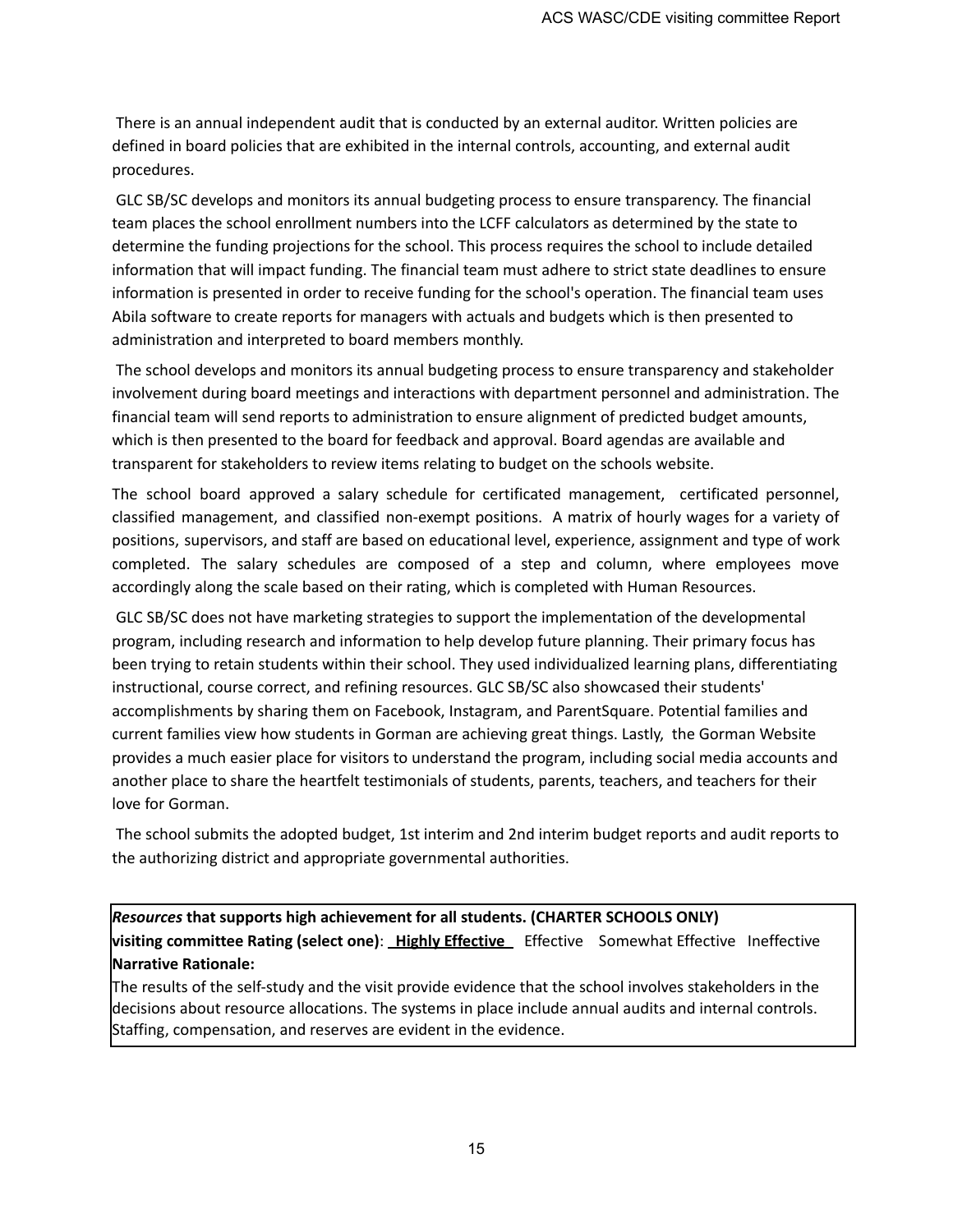#### **CATEGORY A: ORGANIZATION: VISION AND PURPOSE, GOVERNANCE, LEADERSHIP, STAFF, AND RESOURCES**

#### **Areas of Strength for Organization: Vision and Purpose, Governance, Leadership, Staff, and Resources:**

- A solid procedure for gathering and maintaining instructional materials for students
- Clear internal measures between staff and financial team to ensure a balanced budget
- Highly dedicated staff that personalizes learning to meet the needs of the whole child
- Internal communications are clear and accessible to all staff

# **Growth Areas for Continuous Improvement for Organization: Vision and Purpose, Governance, Leadership, Staff, and Resources:**

- Continue to find opportunities to involve stakeholders in the understanding and commitment to the vision, mission, and schoolwide learner outcomes.
- Continue to develop and measure professional development and how it correlates with teacher practice and the impact it has on student performance
- Continue to involve stakeholders in the review of long-range planning and resource allocation related to the vision, mission, and SLOs

# **Important evidence from the self-study and the visit that supports these strengths and growth areas for continuous improvement include the following:**

Self-Study, virtual class visits, virtual workshop observations, virtual Resource Center tour, virtual focus interviews and conversations, reviewing policies and documents, survey feedback responses, and data visualizations.

# **CATEGORY B. CURRICULUM**

# **B1.1 Rigorous and Relevant Standards-Based Curriculum Criterion**

GLC SBSC provides all students with a **customized, standards-based education developed in partnership with their PLT.** This individualized learning plan is developed to include **a wide-variety of CCSS curriculum including textbooks, digital/online options, or Subject Expert Teacher (SET) created courses**. Prefabricated bundles are also available to families who wish to meet the needs of their children through school selected, standards aligned curriculum while meeting their individual needs through the utilization of Community Partners or other supplemental resources. When other curriculum options are selected, PLTs work in conjunction with SETs to suggest supplements and create an **alignment with standards utilizing the Standards Tracking Worksheets to ensure all CCSS are met**.

All students have access to college preparatory coursework as well as career-readiness through their A-G approved courses and CTE offerings. While all students have access to these paths, the school recognizes that not all students desire the college preparatory path so three graduation tracks are offered: **UC/CSU (A-G) track, College Prep (CP) track, and diploma track.** Prior to entering high school, the PLT works with the family to create a Post High School Planning Worksheet and this plan is revisited each year and approved by the guidance counselor to ensure the student is on track to meet post-graduate goals.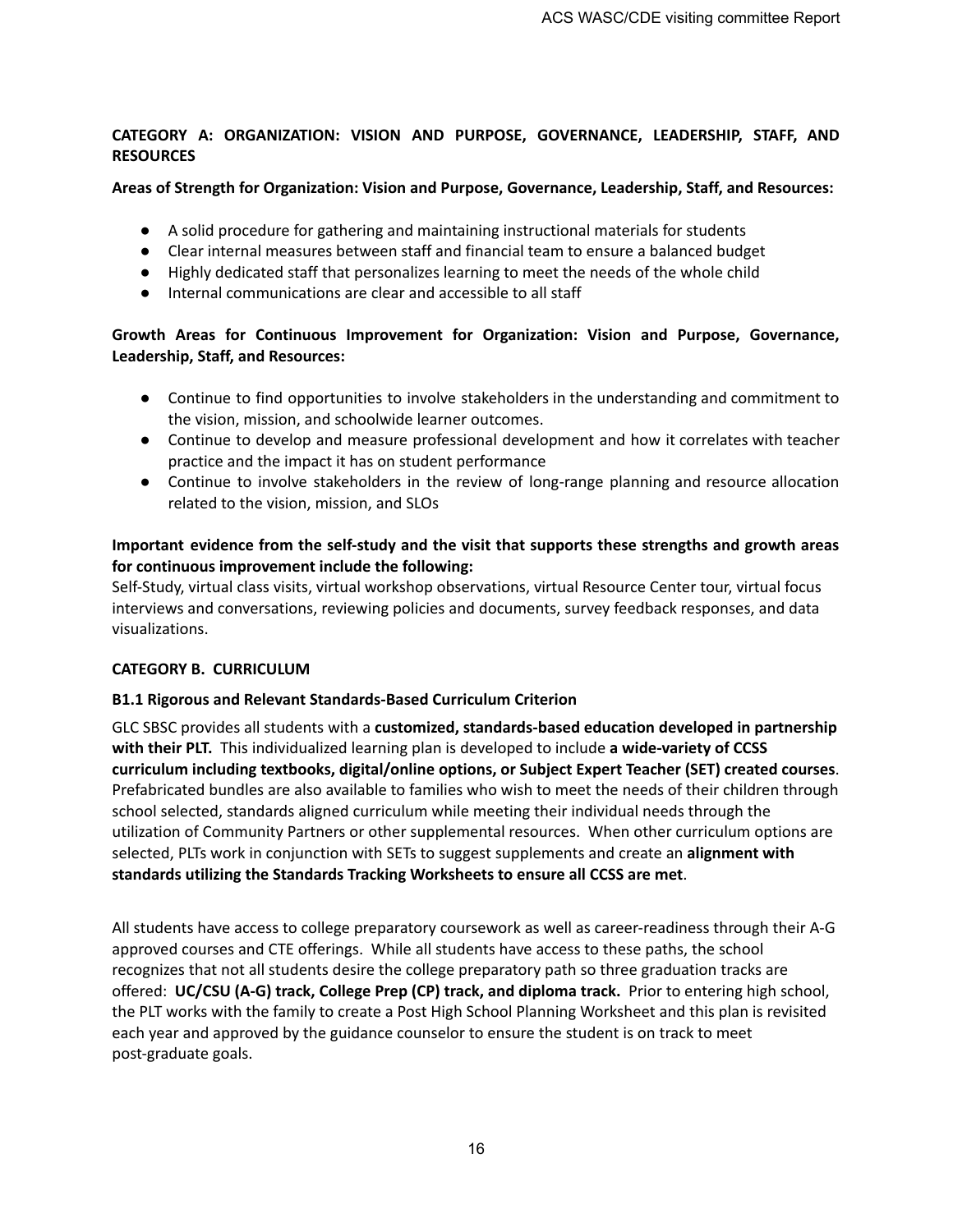While the SLOs are aligned with the CCSS taught, the school recognizes a need to **bring these SLOs more in line with the school's vision of developing 21st century learners and working toward further college and career readiness.** In line with this growth, the focus group indicated an additional need to continually **survey students to better understand their interests so that a wider variety of relevant CTE offerings can be added to the program**. The school also recognizes a need to continually **increase their in-house A-G aligned options and is considering adding a curriculum development staff position** who will work to calendar an **adoption schedule and ensure their expanding in-house options remain rigorous and relevant.** When partnered with the CTE courses and A-G courses already in place at the school, it is anticipated that GLC SBSC is well on their way to a full integration and alignment among academic and career technical disciplines at the school.

Currently the school uses data from student plan surveys to **determine where their students go after graduation**. To more effectively look at post-graduate data in the future, the school recently subscribed to Student Clearinghouse and has implemented a d**igital survey to track the future plans of their high school students**. This will allow the school to continually follow up and learn about the effectiveness of their curricular program.

As evidenced in the self-study and through communication with the staff and families, **GLC SBSC truly considers the whole child and works to support their achievement in academic standards while preparing them for future success.**

*Rigorous and Relevant Standards-Based Curriculum* **that supports high achievement for all students. visiting committee Rating (select one)**: Highly Effective **Effective** Somewhat Effective Ineffective **Narrative Rationale:**

The results from the self-study and visit provide evidence that all students participate in a highly individualized, relevant, and coherent curriculum which is aligned to the CCSS and College and Career Standards. There are many supports and resources available to support and enrich the learning of all students. Ongoing work is being done to track post graduate transitions and evaluate effectiveness of the curricular program.

#### **B2. Equity and Access to Curriculum Criterion**

All GLC SBSC students have access to the entire instructional program and are appropriately guided by PLTs and guidance counselors to allow them to take advantage of **A-G college preparatory courses, CTE pathways, and dual enrollment opportunities**. Evidence gathered from the Guidance Counselors shows that in addition to access to the PLT and guidance counselors, students have access to various resources such as SCOIR, Career Cruising, work and volunteer experiences, and college fairs to help them determine their post graduation plan. Opportunities in the local and virtual resource centers allow students to develop their passions and participate in real world and relevant experiences such as ASB, CTE, AVID, theater programs, and Life Hacks/Career Explorations courses.

Throughout the high school years, the PLT, family, and guidance counselors stay in close communication and often revisit the Post High School Planning Worksheet to make adjustments as needed to best fit the individual learning plan of the student. To better prepare students for the transition beyond high school, the counselors try to encourage a trade school or college path so that students can learn new skills and gain training before permanently entering the workforce. Counselors are available to assist students with college, trade school, and financial aid applications to help encourage their participation in these fields.

The school recognizes a need to **develop stronger partnerships and implement additional strategies and programs to best support students in their post high school transition**. Through the addition of the Student Clearinghouse and a newly hired Data Manager, they plan to **gather additional data to better**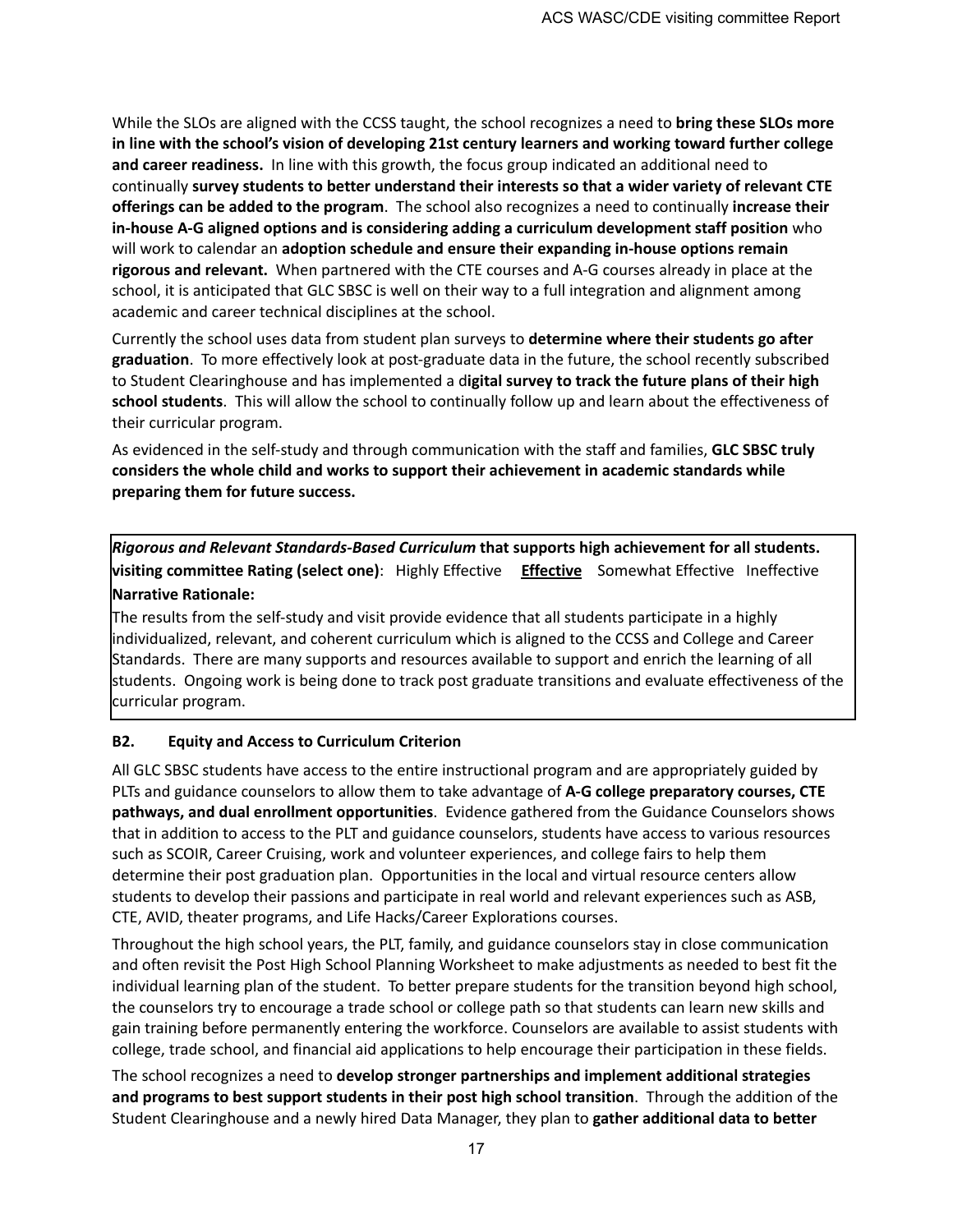**evaluate their effectiveness in the post high school transition**. The goal of **adding additional CTE pathways and helping to increase familiarity and access to counselors** will also help to strengthen their effectiveness in this area.

# *Equity and Access to Curriculum* **that supports high achievement for all students. visiting committee Rating (select one)**: Highly Effective **Effective** Somewhat Effective Ineffective **Narrative Rationale:**

The results of the self-study and visit provided evidence that all students have access to an individualized instructional program, including courses, pathways, and dual enrollment options. PLTs support families from TK-12 so they are aware of each learner's needs and can assist in best meeting their educational and future goals. Ongoing work is being done to increase the visibility of counselors, develop stronger partnerships, and implement additional strategies and programs to best support students in their postsecondary high school transition.

## **CATEGORY B: CURRICULUM**

## **Areas of Strength for Curriculum:**

- GLC SBSC truly considers the whole child and works to support their achievement in academic standards while preparing them for future success.
- Offers personalized learning through a variety of customized, relevant, and coherent curriculum options.
- Ensures curriculum and learning are aligned to CCSS through the use of the Standards Tracking Worksheets, simplified "I Can" Standards, and the availability of Subject Expert Teachers.
- Offers a full set of in house A-G curriculum options and several CTE courses to allow students to make appropriate choices and pursue a full range of realistic college and career options.

# **Growth Areas for Continuous Improvement for Curriculum:**

- Engage with community partners, articulate with colleges and technical schools to build CTE opportunities
- Increase visibility and access to counselors to facilitate post-high school transitions.
- Build a system to track graduates to learn about the effectiveness of the curricular program.
- Survey student interest and continue to build upon in-house complete CTE Pathway offerings.
- Develop a systemized process to review and revise A-G classes to ensure they remain relevant and rigorous.
- Ensure college and career readiness curriculum is aligned with SLOs and the school's vision of developing 21st century learners.

# **Important evidence from the self-study and the visit that supports these strengths and growth areas for continuous improvement include the following:**

● Self Study, Curriculum List Review, Admin Meetings, Focus Group Meeting, Parent Meeting, Counselor Meeting, Student Meeting, Resource Center Visit

# **CATEGORY C. LEARNING AND TEACHING**

#### **C1. Student Engagement in Challenging and Relevant Learning Criterion**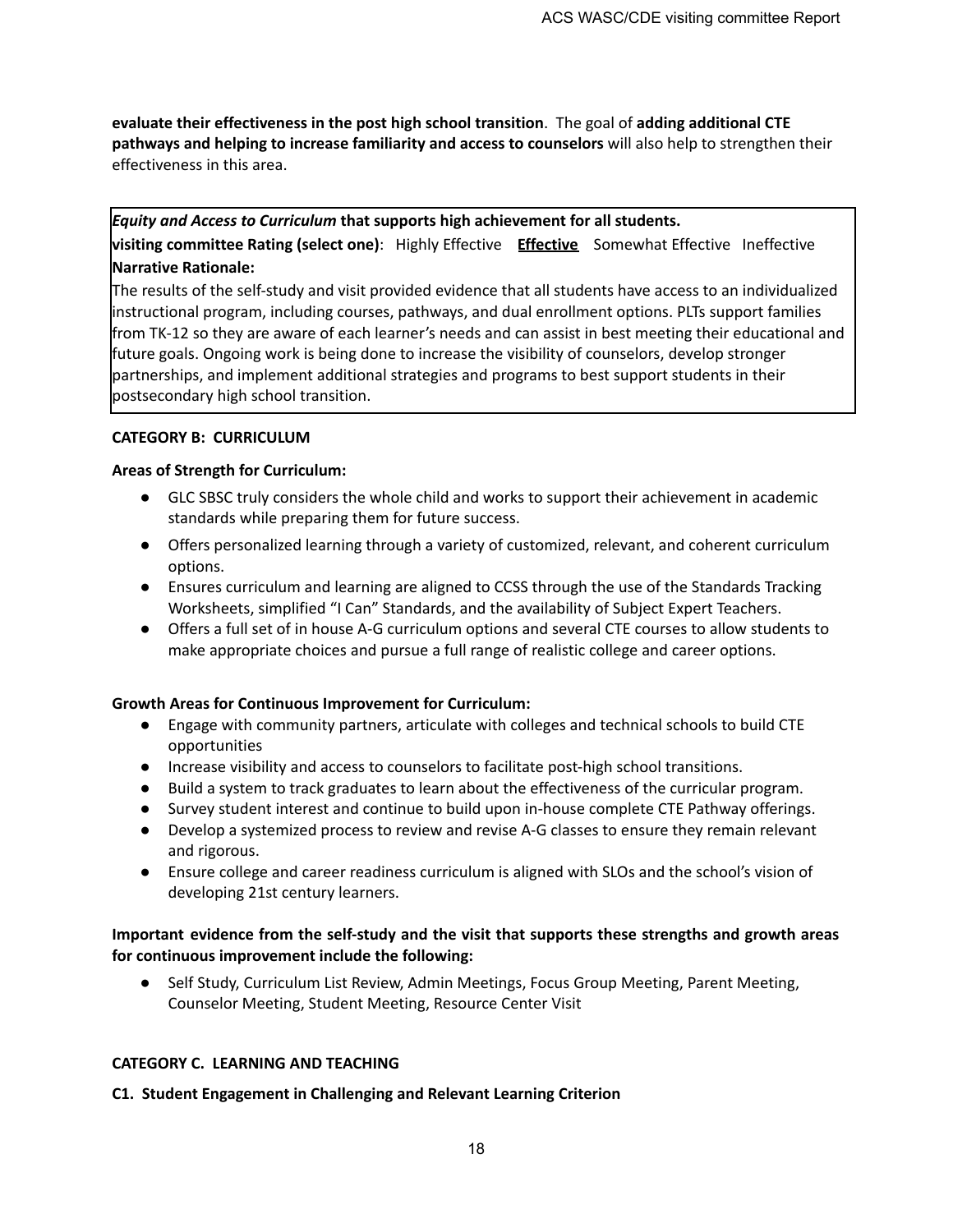GLC SBSC **Learners and their parents are provided access and choice to a plethora of curriculum and learning opportunities.** Under the guidance of a credentialed Personalized Learning Teacher (PLT), students work predominantly at home with parents, through a homeschool model, as they matriculate through coursework. Students have access to three graduation tracks, which include General, CP and Uc/CSU requirements. Additionally the school offers Advanced Placement courses as well as the opportunity for students to enroll in courses at the community college.

Students, parents and PLTs verified in focus groups and surveys, that the school's curriculum is challenging and relevant to the student's baseline assessment level (iReady), academic level, goals and interests. Visiting committee observations of Synchronous Instruction, as well as several supplemental workshop classes, at both GLC SBSC Resource Centers (located in Redlands and Santa Clarita Valley), affirmed that students are provided with scaffolded learning opportunities to build academic skills. However, as evidenced by a review of student work, which primarily included worksheets and answer/response templates. **Implementing instructional strategies and assignments that elicit a demonstration of higher levels of knowledge, academic skills and abilities (i.e. Bloom's taxonomy application, analysis, evaluation, synthesis ect.), may be considered to increase rigor and curricular challenge.**

PLT's described that every 20 days (minimum) a Learning Period (LP) meeting occurs with the PLT, parents and students, in which continuous conversations focus on how students can improve learning. Of note, PLTs indicated that GLC SBSC's Schoolwide Learner Outcomes are embedded in the LP meetings. Since PLT's work with the same students year-after-year, and PLTs get to know students. They individually curate curriculum that capitalize on each student's strengths, while addressing areas of growth and targeting remediation. **Utilizing a Personalized Learning Plan (PLP) that is created for each student at the start of the school year, along with Goals and Standards Tracking Sheets ensures that students are informed of and monitored in, expected standards, performance and outcomes for all areas of study. Access to the Guidance Counselor** as well as several other documents and guides **provided to students with a complete understanding of all expectations for the three graduation paths and career readiness, throughout their enrollment** at GLC SBSC.

The school's Learning Management System "School Pathways" provides a centralized point in which PLT's upload student grades, and provides key information for families and learners to see their academic progress in attaining mastery and grades, as well as high school graduation requirements for completing college and career readiness.

*Student Engagement in Challenging and Relevant Learning Experiences* **that supports high achievement for all students.**

**visiting committee Rating (select one)**: Highly Effective **Effective** Somewhat Effective Ineffective **Narrative Rationale:**

Through a variety of highly personalized curriculum options and experiences, students at GLC SBSC demonstrate baseline growth and achievement of academic standards, attainment of schoolwide learner outcomes and college and career readiness. Students utilize literacy, critical thinking skills, analysis, communication and interpretation in collaborative workshops, vendor resources (classes), synchronous learning and tutoring sessions. Each LP meeting enables the opportunity for students to build upon skills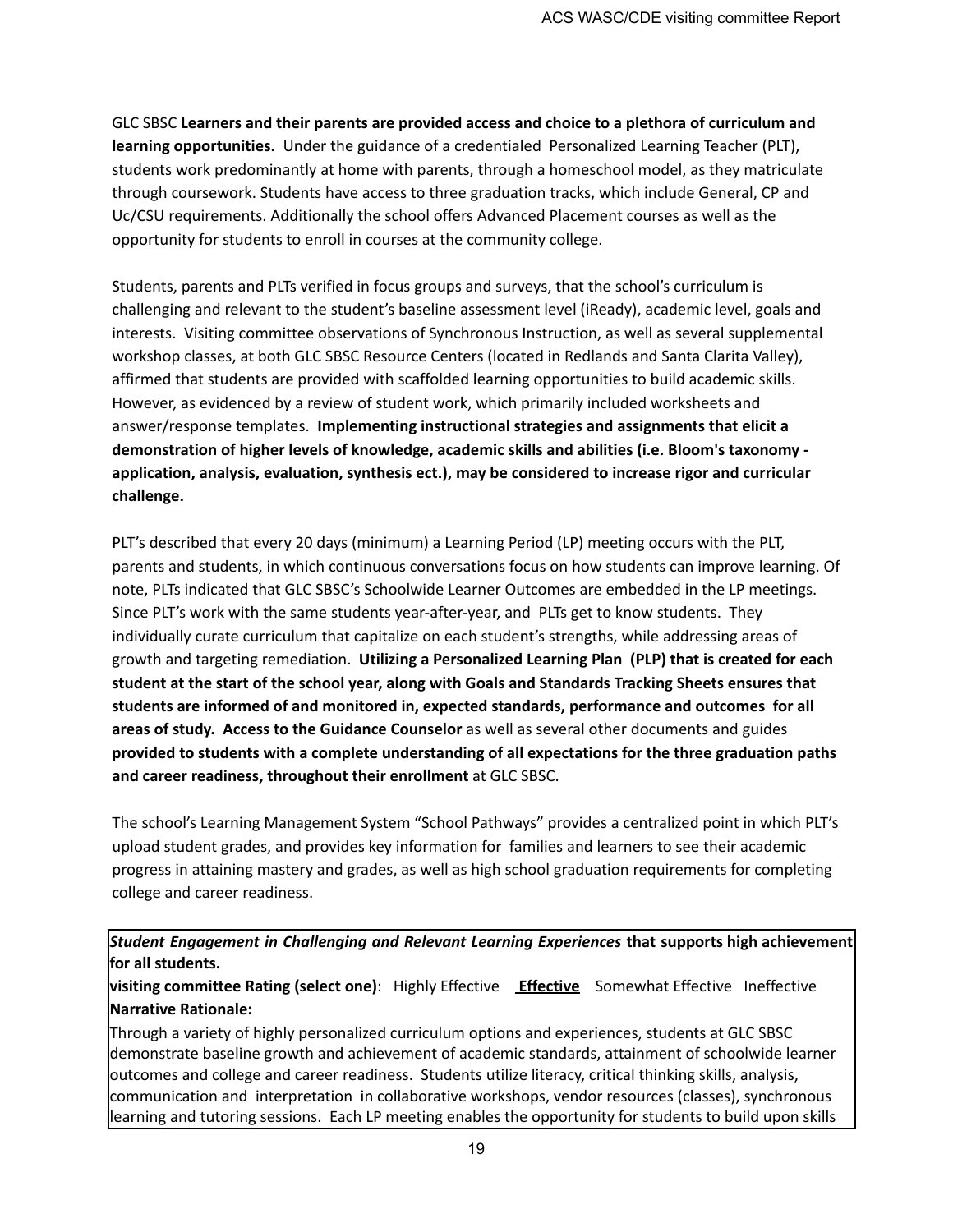that can be applied to college and career readiness, through interviews with PLTs, demonstration of knowledge and preparation for real-world experiences.

#### **C2. Student-Centered Instruction through a Variety of Strategies and Resources Criterion**

Personalized Learning Teachers (PLTs) are provided a minimum of 3 annual professional development days to ensure they have the most recent and relevant knowledge of strategies and resources for the students they serve. This PDD, is developed in part from staff survey responses, that inform presenters about what teachers need/want to learn. Through an Educator Effectiveness Block Grant Plan, new teachers are provided a mentor, and all teachers receive research-based professional development designed to provide effective, standards-aligned instruction and improve instruction in literacy across all subject areas, including English language arts, history-social science, science, technology, engineering, mathematics, and computer science. The PLTs focus group with the visiting committee indicated that **new PLT's can feel overwhelmed by the numerous choices of curriculum that is available to students**, and that they need time to "get up to speed" on what and how to align the curriculum for their student. Additionally, some mentioned that the **use of stronger rubrics for parents and new PLTs would enhance teaching confidence and ensure students are engaging in challenging curriculum.** However, PLT's also stated that they utilize each other's vast knowledge and experience as resources to further develop their own instructional skills and strategies. School leaders attend conferences, and bring back relevant content to share with the teaching staff.

**PLT's get to know their students deeply**, as evidenced by discussions with both PLT's and students. A review of course curriculum listings and student tracking sheets, indicate the way in which the PLTs excel in **differentiating and personalizing instruction for each student**, while incorporating a variety of instructional materials, including several technology options to support student learning. For students in special education, an additional team provides support to the PLTs, the family and the student, ensuring that the students educational plan is scaffolded appropriately and is in alignment with their IEP. Overall, the unique relationship and student knowledge allows PLTs to facilitate learning as coaches for each student, by utilizing a variety of materials, resources and technology that bring the curriculum to life.

Students demonstrate critical thinking and creative skills in a variety of settings, which are unique to an independent study environment. The GLC SBSC **Resource Centers and various community vendors** under contract with GLC SBSC, **enable students to participate in personalized, meaningful, real-life, learning opportunities that maximize the student's learning style and leveraging their strengths.**

Students access technology throughout the curriculum (on-line Edgenuity), via LP zoom meetings and within the resource centers (Chrome books, Ipads). Additionally, a variety of curricular materials, on-line curriculum, supplies and instruction facilitate student learning through art, video, direct instruction, small group, collaboration and class discussion, in which students demonstrate higher level, real-world knowledge and skills.

All high school students collaborate with their PLT, parents and Guidance Counselors to access **numerous Career Technical Education courses**, to further development related career preparation. In order to enhance student experiences in real-world, post-secondary opportunities, GLC SBSC is encouraged to **continue to establish community connections for students to engage in internships, mentoring programs or career skill development.** Students noted that ad**ditional counselors would be beneficial to provide greater access to meeting with them more frequently.**

*Student-Centered Instruction through a Variety of Strategies and Resources* **that supports high achievement for all students.**

**visiting committee Rating (select one)**: **Highly Effective** Effective Somewhat Effective Ineffective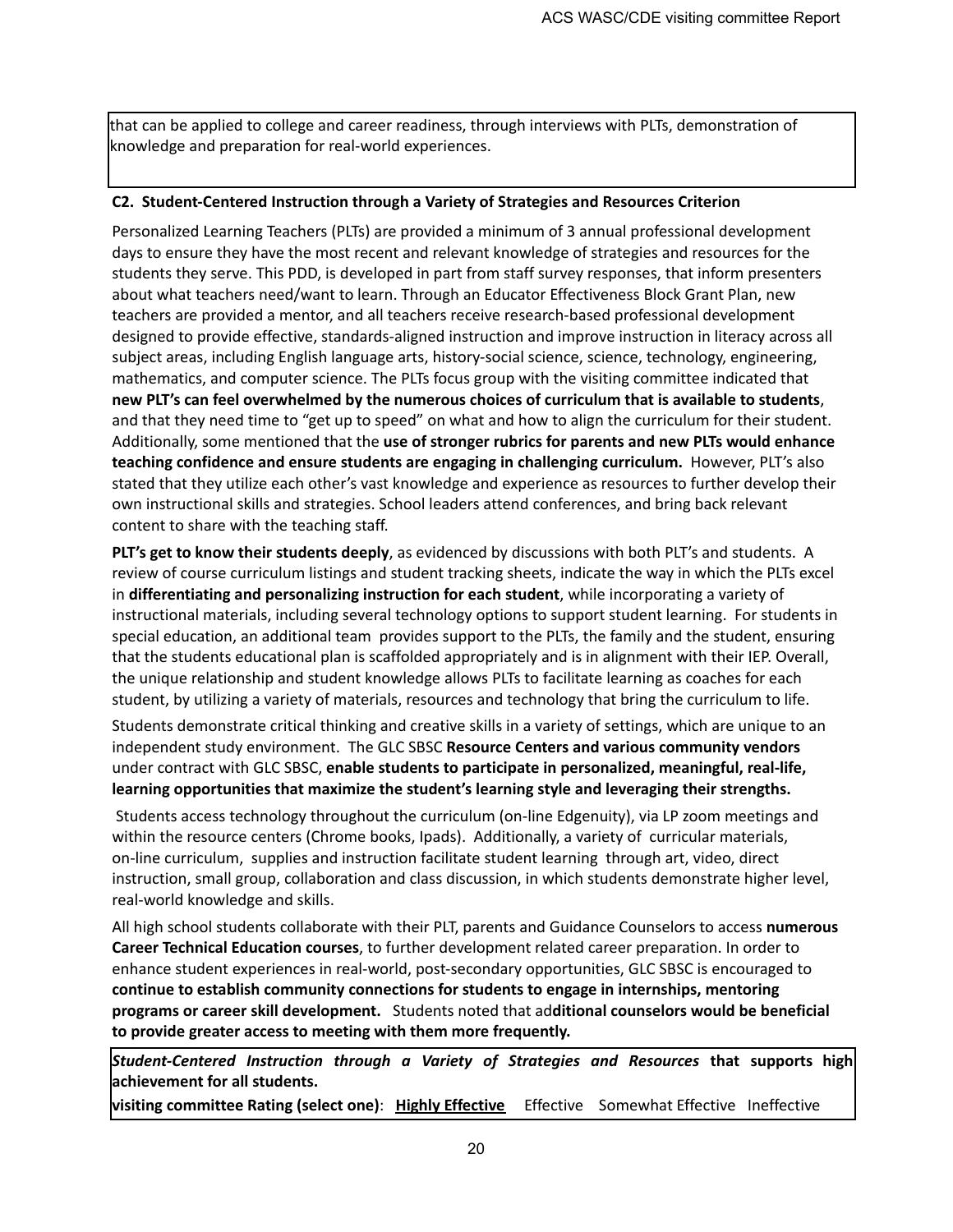## **Narrative Rationale:**

PLTs learn and apply researched-based strategies for teaching and learning, designed to support targeted individualized student outcomes. Through the variety of assessments, curriculum and support, students are able to demonstrate critical skills, thinking and knowledge that is transferable to the real world, beyond the classroom. Resource Center workshops, hands-on learning, collaboration and teamwork aid students in developing real-life and career preparation as evidenced in the LP meetings between students and teachers.

#### **CATEGORY C: LEARNING AND TEACHING**

## **Areas of Strength for Learning and Teaching:**

- Strong and deep relationships between the PLT, parents and students, allow for the development of high quality, Personalized Learning Plans for every student K - 12.
- The vast curriculum provides a high degree of choice and customization for every student
- Resource Centers and various community vendors under contract with GLC SBSC, enable students to participate in personalized, meaningful, real-life, learning opportunities that maximize the student's learning style and leveraging their strengths.
- Numerous Career Technical Education courses provide students with opportunities to pursue potential career interests.
- Access to guidance counselors ensure students know and understand requirements for college and career goals.

## **Growth Areas for Continuous Improvement for Learning and Teaching:**

- Continue to develop a cohesive process or tool to aid new PLTs in better understanding all of the curriculum available to students.
- Implementing instructional strategies and assignments that elicit a demonstration of higher levels of knowledge, academic skills and abilities (i.e. Bloom's taxonomy - application, analysis, evaluation, synthesis ect.), may be considered to increase rigor and curricular challenge.
- Establish stronger rubrics for parents and new PLTs that would enhance teaching confidence and ensure students are engaging in challenging curriculum.
- Strengthen college and career support for students, by providing increased access to more guidance counseling staff.
- Continue to establish community connections for students to engage in internships, mentoring programs or career skill development.

## **Important evidence from the self-study and the visit that supports these strengths and growth areas for continuous improvement include the following:**

Self-Study, virtual class visits, virtual workshop observations, virtual Resource Center tour, virtual focus groups, student work documents, documented electronic evidence, video tours, review of curriculum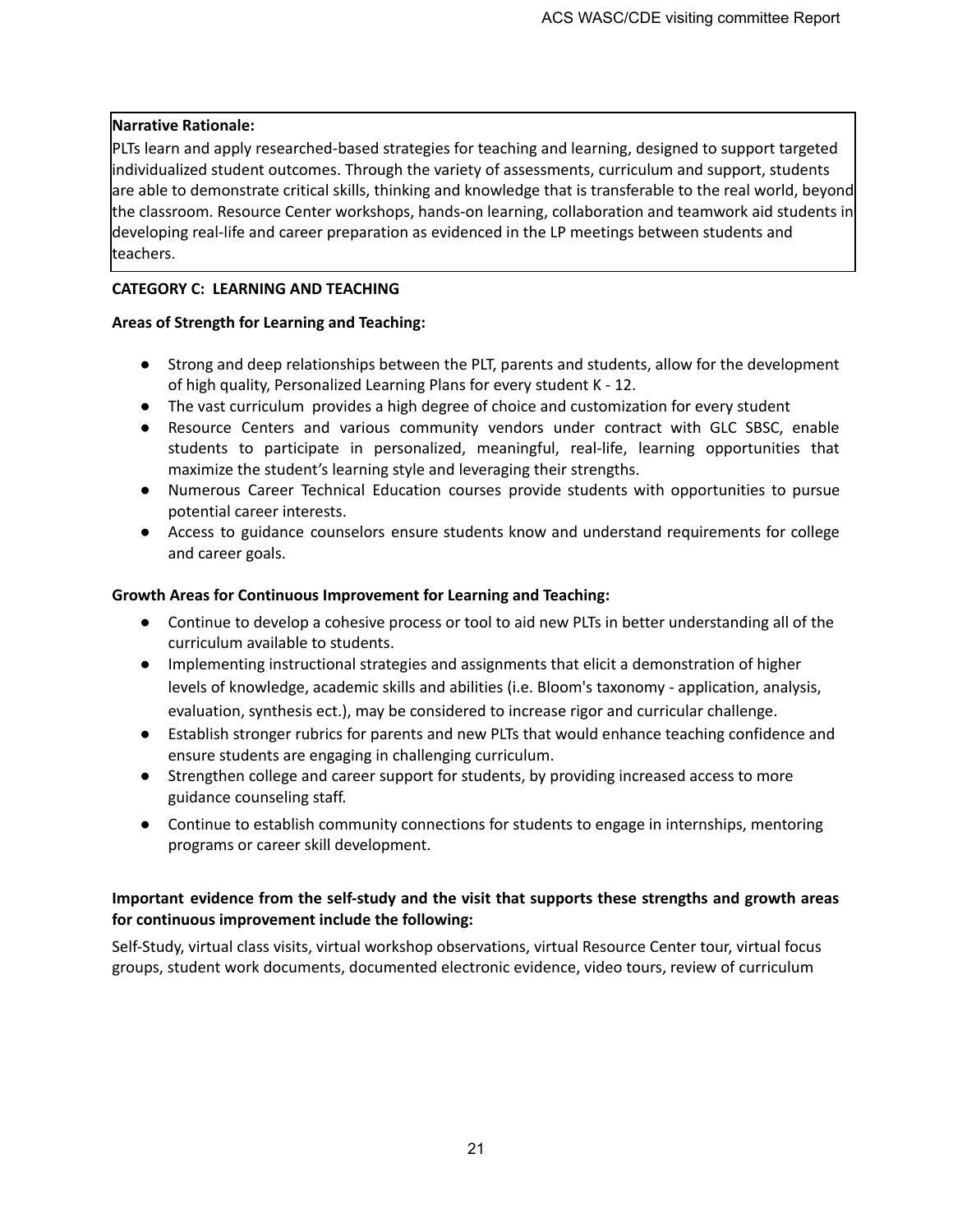## **CATEGORY D. ASSESSMENT AND ACCOUNTABILITY**

## **D1. Reporting and Accountability Process Criterion**

GLC SBSC staff collects and reports many components of the learner data to learners, parents, staff and stakeholders including the Board. In all focus groups with the visiting committee, **stakeholders indicated that they look forward to becoming better informed by student achievement data**, as it applies to program improvement and tracking school LACP goals. The school acknowledges that they wish to **grow in this area, especially in disaggregation and analysis of data.** To address this, the school has recently **hired a full-time Data Manager who has been instrumental in designing, and presenting the data in more meaningful ways to the various stakeholders.**

GLC SBSC assesses each student three times per year, using iReady local assessments, as well as formative and summative assessments to create a Personalized Learning Plan for the year, and use Goal Tracking Worksheets to track individual learner progress and to identify student's areas of strengths and growth in academic standards and college/career readiness. Student's grades and mastery are based on the student's completion of a combination of curricular assignments, participation in Resource Center workshops, online synchronous instruction, and performance assessments. However, **GLC SBSC's self-study and focus group conversations indicated that the school wishes to improve participation rate in assessments (iReady, Interim, and CAASPP Summative Assessments), to allow teacher and leadership to better analyze student needs and create better alignment of professional development for staff.**

Grades are entered into School Pathways, and are averaged with homework and results from work completed at the Resource Center (if applicable). PLTs and Guidance counselors work in tandem to monitor high school students' progress towards meeting a-g requirements and completion of a CTE Pathway through School Pathways and recently developed dashboards.

Annually, the school leadership, and some members of the instructional staff assess various components of the programs and expectations, including graduation requirements, credits, course completion, and homework and grading policies, to ensure student needs are met through a challenging, coherent, and relevant curriculum. In the past year, the school utilized an outside trainer to develop stronger Strategic Planning practices, in which they plan to formalize the process of reviewing and updating school findings. Although the school has access to several data points, focus group meetings with the visiting committee revealed that the whole school has not yet moved to a process of reviewing data as a whole. Different special programs are further along in assessing data - due to the accountability, and the leadership is continuing to implement and integrate data dashboards.

Budget development, and regular board and leadership meetings, provide opportunities for stakeholders to systematically review the allocation of resources and plan professional development to address identified learner needs in relation to academic standards, college/career readiness, and achievement of the SLOs. As evidenced by the VC there is a strong desire by the teachers, staff and administrators to implement and strengthen a continuous improvement cycle at GLC SBSC throughout the year and over the course of several years to come. The most recent updates in data collection practices have resulted in positive changes to support teachers, counselors and improve learner success, while enhancing the academic support for both learners and parents.

*Reporting and Accountability Process* **that supports high achievement for all students. visiting committee Rating (select one):** Highly Effective Effective Somewhat Effective Ineffective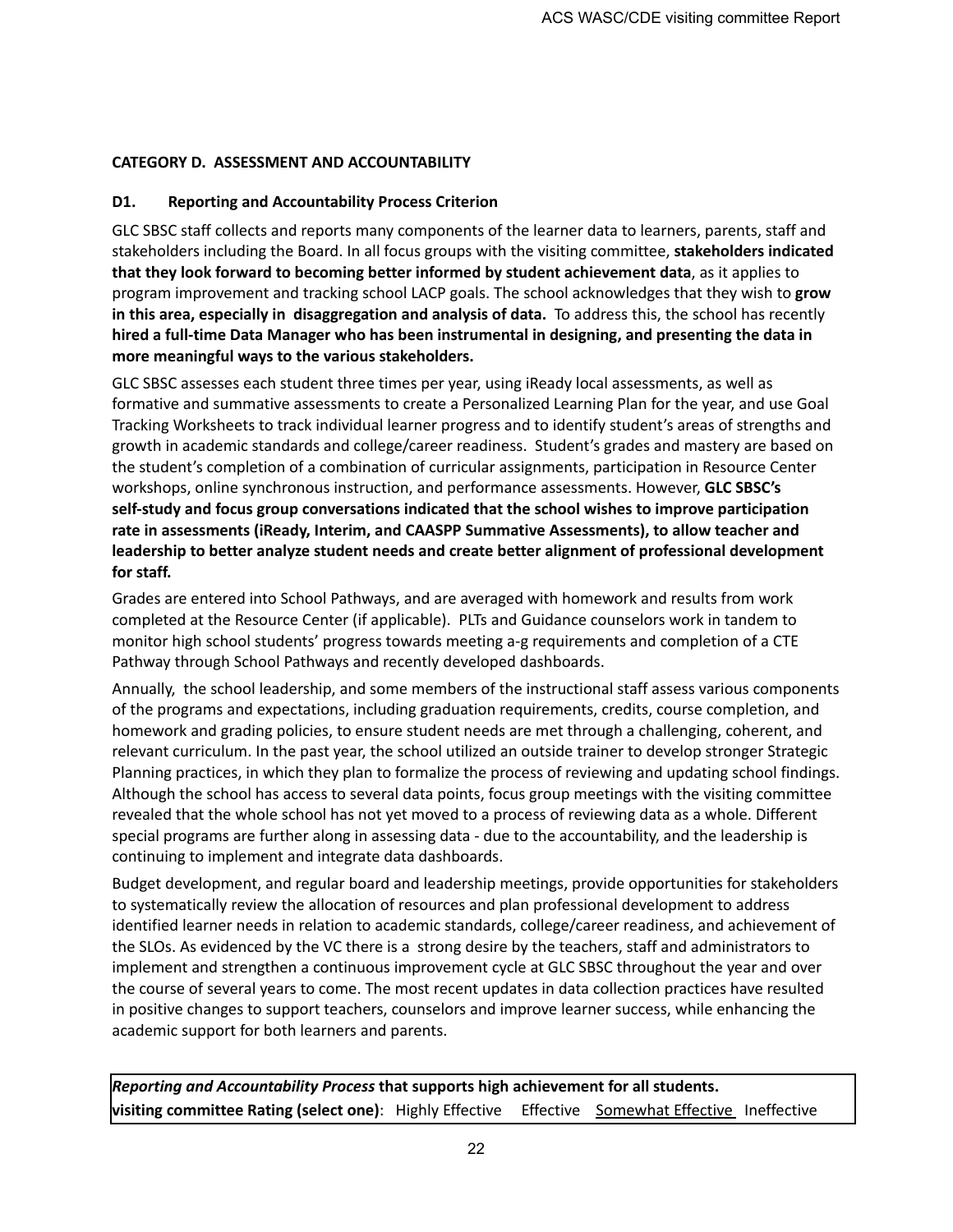## **Narrative Rationale:**

Although teachers utilize some data to inform instructional strategies, there were few indicators that student data is widely and regularly disaggregated and reviewed to inform the school as a whole, of student learning trends, curriculum choices and program development and overall student data implications. The school plans to implement a more robust data analysis process with the hiring of a Data Manager to provide key guidance and display for all stakeholders to access.

# **D2. Using Student Assessment Strategies to Monitor and Modify Learning in the Classroom Criterion**

**PLTs use various qualitative and quantitative assessment strategies during the 20-day Learning Period (LP) meeting, including informal assessment** through conversations, summarization, and questioning. The PLT conducts evaluations of student ELA and mathematics abilities, thorough formative and summative course evaluations, chapter analysis/course tests, i-Ready, and progress monitoring, as appropriate to the student's course of study in order to gain a better understanding when there are learning gaps. The PLT teaches the same student year-over-year, providing them with a unique perspective on student academic progression and outcomes as students matriculate through each grade level. **PLT's and parents collaborate** and use their knowledge of each student to inform how lessons will be designed, and how assessments will reveal the best possible indicators of student knowledge and gaps. **PLTs formally evaluate students using curriculum, final projects, and standardized test data. Each PLT utilizes an assessment data roster that includes all scores from summative assessments. PLTS discuss with students and parents, ways to adjust instruction in order to evaluate effectiveness and student academic progress.**

PLTs at GLC SBSC provide timely, specific, and descriptive feedback that supports learners in achieving learning goals, academic standards, college- and career- readiness standards, and schoolwide learner outcomes. During meetings with PLTs, learners are encouraged to reflect on their work effort, quality, and acquired knowledge during the Learning Period. Several PLTs report that in the past year, students and **PLTs have increased meetings to more frequent that every 20 days, to ensure students have the support they need between learning periods**.

Students identified with consistent low assessment results, falling behind or struggling in curriculum, will be referred to an SST, so that further evaluations may be made to determine if the student may benefit from special education services. Through the use of the iReady scores, GLC SBSC has created a Title 1 program that also has created the initial stages for an MTSS tiered support program. As such, the school Community Partners have been requested by GLC SBSC, to support students further in targeted ways (ie. tutoring).

*Using Student Assessment Strategies to Monitor and Modify Learning in the Classroom* **that supports high achievement for all students.**

**visiting committee Rating (select one)**: Highly Effective Effective Somewhat Effective Ineffective **Narrative Rationale:**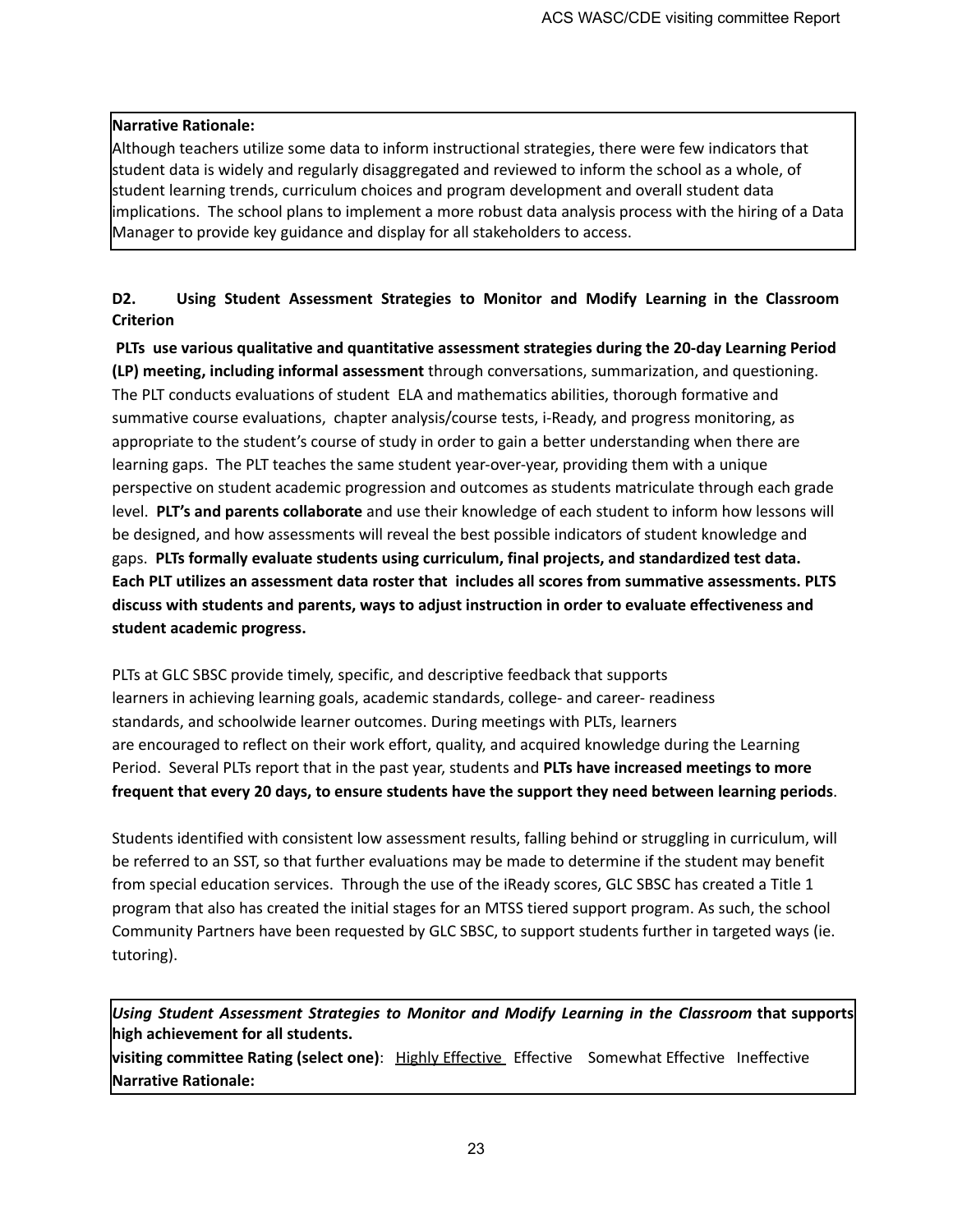GLC SBSC effectively uses assessments, quantitative and qualitative data to modify curriculum and the overall program as needed. It has systems in place to monitor and give feedback to all learners and families, through "Quick Check" forms. PLCs continuously keep families informed of learners' needs and achievements.

#### **CATEGORY D: ASSESSMENT AND ACCOUNTABILITY**

#### **Areas of Strength for Assessment and Accountability:**

- The hiring of a full-time Data Manager who has been instrumental in designing and presenting the data in more meaningful ways to the various stakeholders.
- A collective community of teachers and parents collaborate to ensure student learning and attainment of academic standards.
- Use of formal and informal assessment of student learning provides a broader and meaningful picture of student achievement and gaps in learning.
- Frequent communication between teachers, parents and students provide opportunities for the school to better understand what improvements/supports may be needed for the student.

#### **Growth Areas for Continuous Improvement for Assessment and Accountability:**

- School staff are hungry for data, and further sharing of the data schoolwide may deliver a wider range of understanding for program improvement opportunities.
- Use data findings to guide opportunities and possibly narrow LCAP focus by aligning long-term goals and streamlining tasks so that the school can effectively measure growth in identified key areas.
- Improve participation rate in assessments (iReady, Interim, and CAASPP Summative Assessments), to allow teacher and leadership to better analyze student needs and create alignment of professional development for staff.

# **Important evidence from the self-study and the visit that supports these strengths and growth areas for continuous improvement include the following:**

Self-Study, Review of Assessments, Meetings with Admin, Board Members and Focus Groups, Document review, meeting with Assessment Coordinator

# **CATEGORY E. SCHOOL CULTURE AND SUPPORT FOR STUDENT PERSONAL, SOCIAL-EMOTIONAL, AND ACADEMIC GROWTH**

#### **E1. Parent and Community Engagement Criterion**

Parent engagement is central to the core values and foundation of Gorman Learning Center SBSC (GLC SBSC). This partnership is evident in the mission and core values of the school. GLC SBCS continually engages parents through a system of communication and empowers them as **vital members of their child's academic team.** As an independent-study home school program, instruction is guided through parent/teacher partnerships. Student progress and goal setting are discussed and reviewed with parents and students during monthly Personalized Learning Teacher (PLT) meetings.

#### **GLC SBSC uses Parent Square to communicate with families in multiple languages and parents are encouraged to participate in monthly Parent Seminar training opportunities that provide added**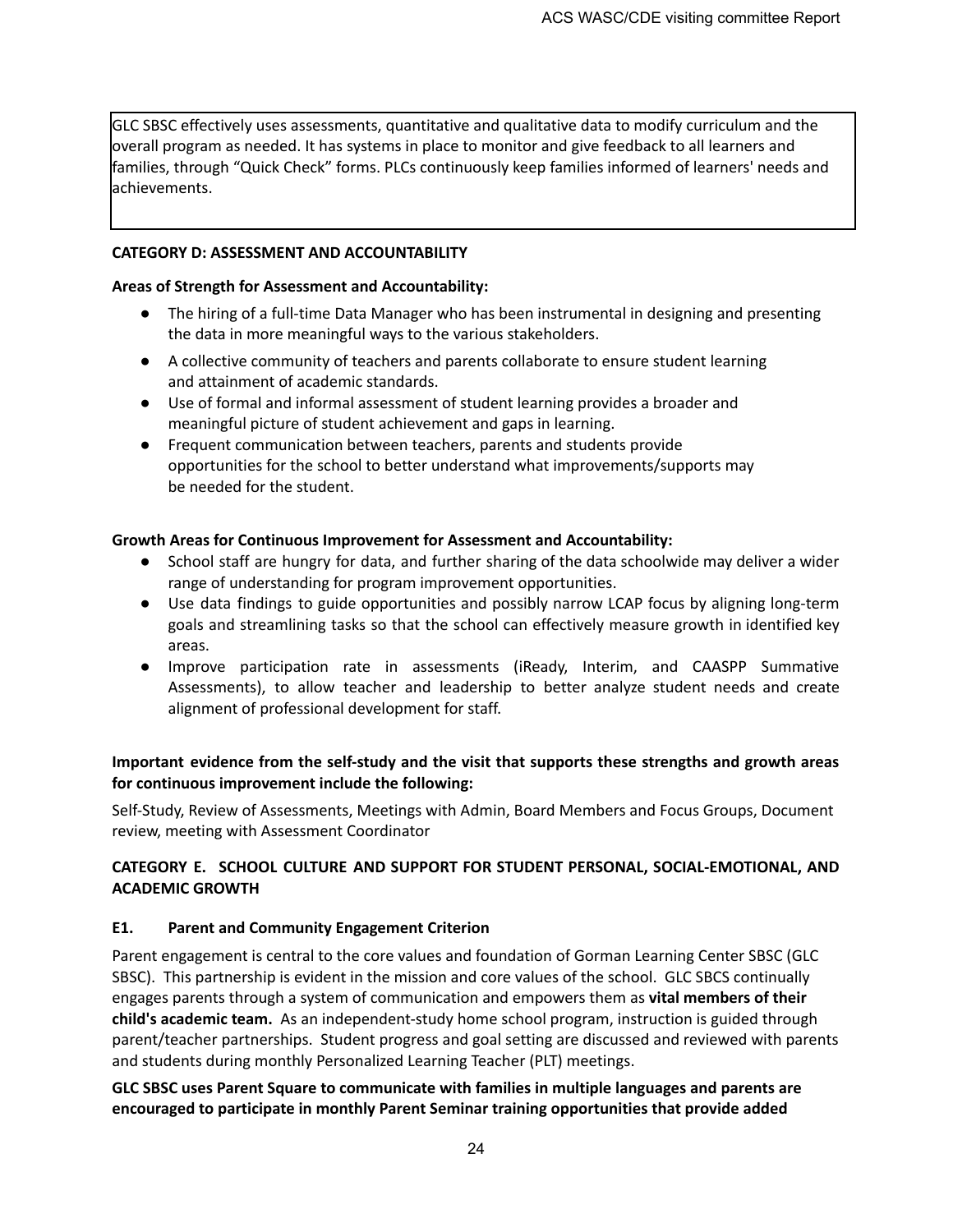**guidance towards at-home curriculum and instructional support.** Additionally, all new parents participate in parent orientation made up of PLT's and current parents where best practices are discussed and a shared sense of community is instilled. The school enlists feedback from families through the parent led Advisory Council as well as through School Satisfaction Surveys. The school also utilizes a system of community engagement through their Community Vendor opportunities. **This process allows parents and students to choose activities and curriculum that best suits the needs of their individual learners.**

While GLC SBSC has done a great job creating support systems that help parents in the academic success of their children, they also recognize the need for added **growth in parent engagement and support as outlined in their LCAP goals.**

*Parent and Community Engagement* **that supports high achievement for all students. visiting committee Rating (select one)**: **Highly Effective** Effective Somewhat Effective Ineffective **Narrative Rationale:**

Gorman Learning Center SBSC values parent engagement and has implemented effective strategies that provide support for parent participation. The school provides many resources available to support parents in instructional support and values feedback to strengthen the overall culture of engagement.

# **E2. School Culture and Environment Criterion**

GLC SBSC provides multiple areas of support through safe and academically enriched in-person Resource Centers as well as through a Virtual Resource Center. Through the schools personalized learning model, educational expectations are set through the interactions with the Personalized Learning Teachers (PLT's) as well as through support staff (e.g. Inclusion Specialists and Facilitators). This is evident through the schools Goals Setting Worksheets where **SMART goals are established and reviewed each month and aligned with the students Personalized Learning Plan. During the monthly student progress meetings, I-CAN tracking worksheets are reviewed with students and parents to emphasize mastery in content.**

During the visiting committee visit, multiple stakeholders identified that the GLC SBSC **personalized learning model encourages a culture of respect and inclusivity.** GLC SBSC recognizes the Social-Emotional needs of all stakeholders as evidenced through the GLCares website. While Social-Emotional learning resources and curriculum is provided through the GLCares website, the school's support staff acknowledged that **an increase in additional community mental health connections and visibility for direct school counselor contact information would be beneficial for students, parents and teachers.**

*School Culture and Environment* **that supports high achievement for all students. visiting committee Rating (select one)**: **Highly Effective** Effective Somewhat Effective Ineffective **Narrative Rationale:**

GLC SBSC's personalized learning model as well as the academic support services provided through in-person and virtual Resource Centers encourage a culture of growth. The relationship of respect and academic success created through the PLT's provides trust and the establishment of high expectations. The school also provides Social-Emotional resources through their GLCares website. This can be strengthened by providing a bridge for stakeholders to connect to school and community resources.

#### **E3. Personal, Social-Emotional, and Academic Student Support Criterion**

Through the personalized learning model at GLC SBSC, students are provided with multiple avenues of support that encourage academic success and individual student achievement. Students are encouraged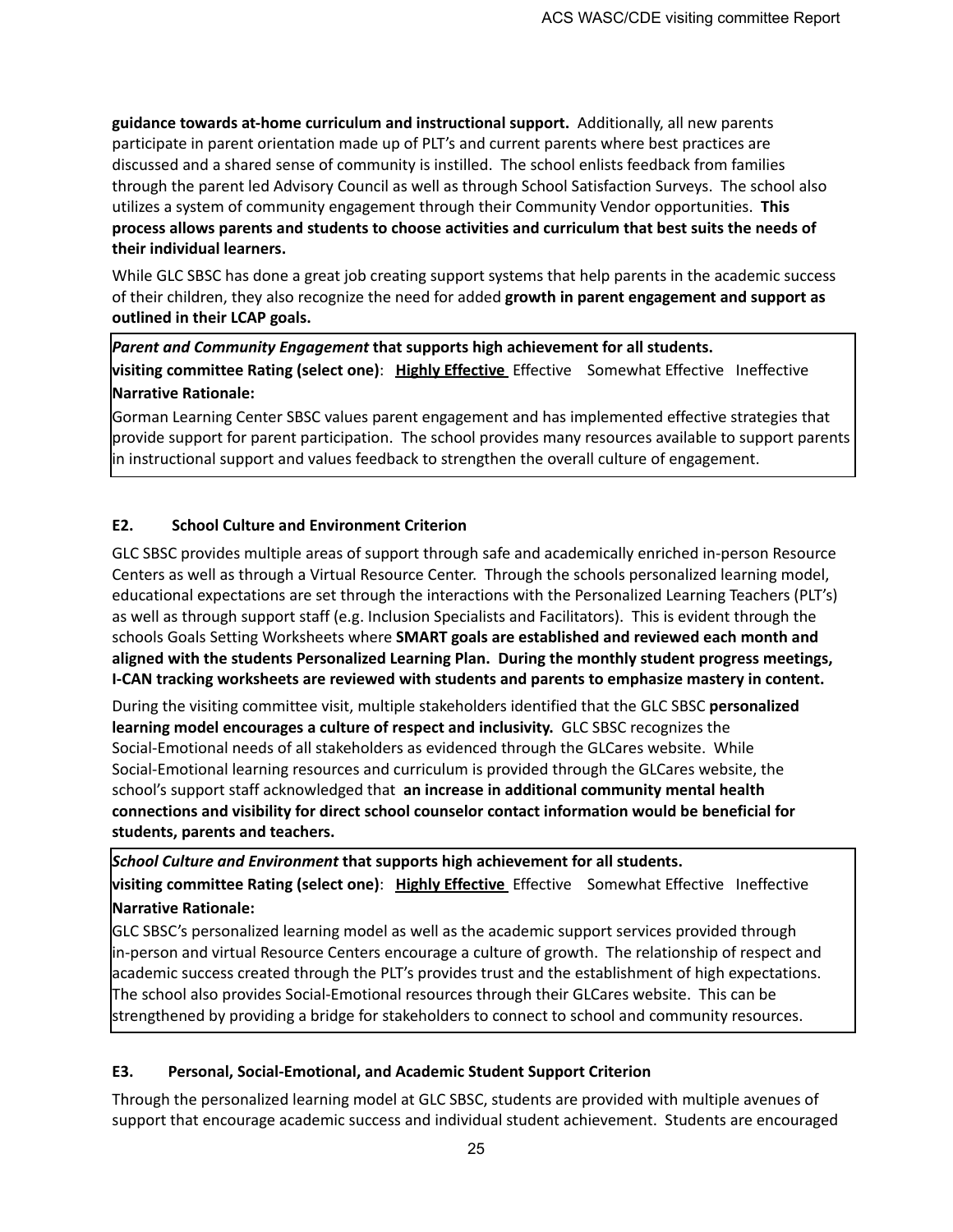to participate (whether in-person or virtually) in Resource Center workshops that supplement curricular understanding and provide greater opportunities for enrichment . While GLC SBSC does a wonderful job recognizing and supporting the needs of all learners, this is most evident in the support that they provide towards their SPED and EL students. Highly-trained Inclusion Specialists serve as an added layer of support for Education Specialists, students, and parents and the EL support staff promote student EL growth through both physical curriculum as well as online support modalities.

As GLC SBSC continues to create and **implement support systems for learners,** they must **design a structure of understanding and data analysis for continued student success.** The self-study notes, and focus group interviews verified that the school is in the initial phase of developing and implementing a Multi-Tiered Systems of Support plan. A **structure of student interventions will more clearly define the needs of all learners.** This is also identified as an area for growth in their LCAP action plan.

*Personal, Social-Emotional, and Academic Student Support* **that supports high achievement for all students.**

**visiting committee Rating (select one)**: Highly Effective **Effective** Somewhat Effective Ineffective **Narrative Rationale:**

The visiting committee identified in the self-study as well as through observations, many different systems of support that promote academic achievement. Resources Centers supplement primary home school instruction through academically enriched workshops. Based on i-Ready benchmark data, early interventions are identified and implemented through Student Study Teams. The school is currently in the process of implementing a Multi-Tiered Support System plan.

## **CATEGORY E: SCHOOL CULTURE AND SUPPORT FOR STUDENT PERSONAL, SOCIAL-EMOTIONAL, AND ACADEMIC GROWTH**

# **Areas of Strength for School Culture and Support for Student Personal, Social-Emotional, and Academic Growth:**

- A personalized learning environment where all students are valued and parents are recognized as a vital member of their child's academic success.
- Students and parents, in conjunction with their Personalized Learning Teacher, choose extracurricular activities related to the students' individual interests.
- Highly-trained Inclusion Specialists serve as an added layer of support for Education Specialists, students, and parents and the EL support staff promote student EL growth through both physical curriculum as well as online support modalities.
- SMART Goals are created and reviewed during monthly Personalized Learning Plan meetings and I-Can standards are discussed for standard mastery.
- GLC SBSC uses Parent Square to communicate with families in multiple languages and parents are encouraged to participate in monthly Parent Seminar training opportunities that provide added guidance towards at-home curriculum and instructional support.

# **Growth Areas for Continuous Improvement for School Culture and Support for Student Personal, Social-Emotional, and Academic Growth:**

● Continue to develop, implement and provide easily accessible and appropriate Social Emotional support resources, to ensure timely responses for overall student wellbeing.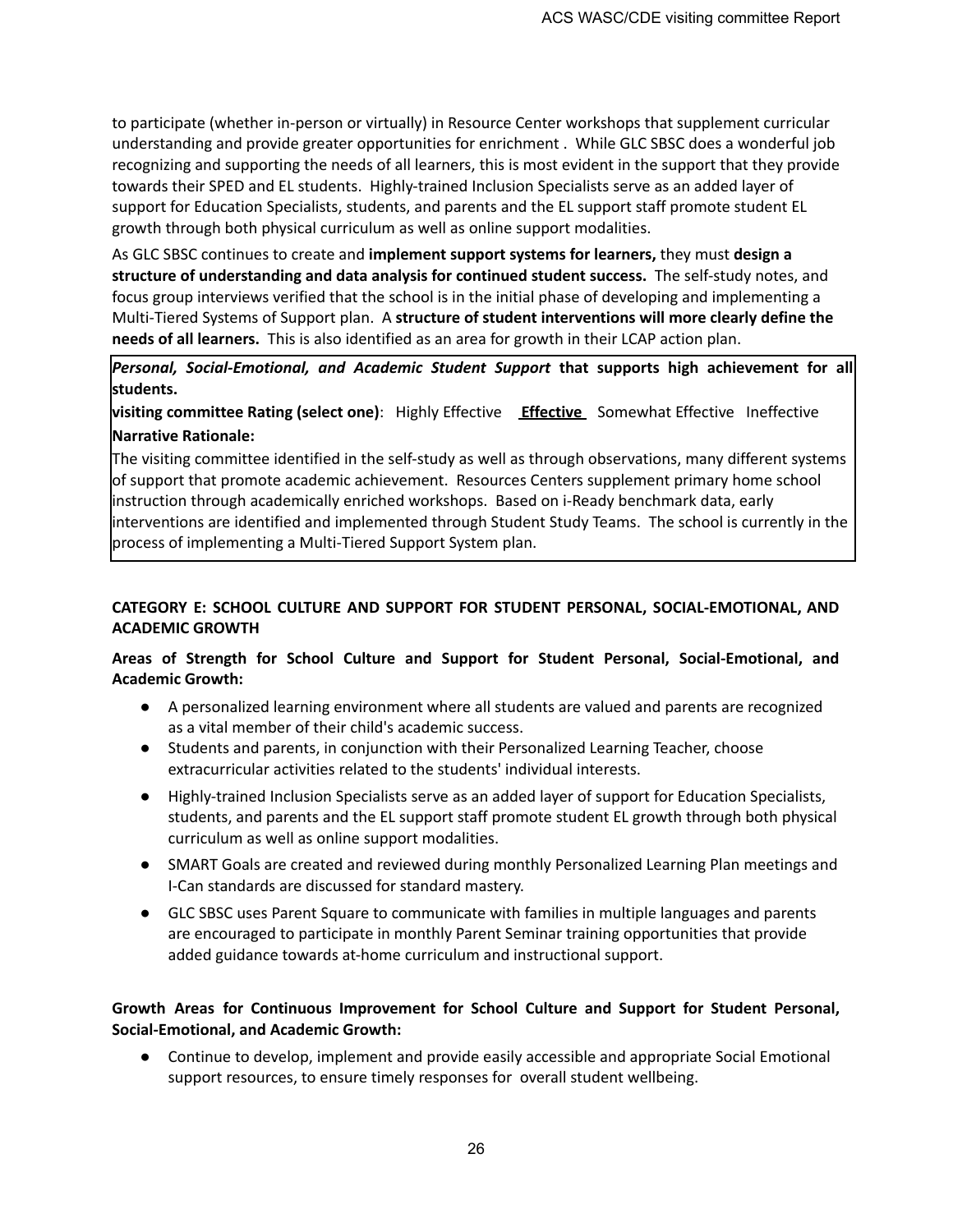- Increase additional community mental health connections and increase visibility for direct school counselor contact information.
- Continue to increase growth in parent engagement and support as outlined in the LCAP goals.
- Design a structure of understanding and data analysis for continued student success, in order to understand and implement a support system for learners and their needs.
- Continue to develop and implement your MTSS plan as a collaborative structure to identify student needs and track student instructional interventions.

#### **Important evidence from the self-study and the visit that supports these strengths and growth areas for continuous improvement include the following:**

Goal Setting Worksheets, ParentSquare Communication Program, GLCares SEL Website, Parent Seminars, Student Study Team Manual and Request Form, School Pathways, New Student/Parent Orientation

#### **Chapter 4: Synthesis of Schoolwide Strengths and Growth Areas for Continuous Improvement**

#### **Schoolwide Strengths**

- The entire GLC SBSC staff is very committed to creating a highly personalized learning experience for every student, resulting in meaningful opportunities that enable each student to reach their highest level of learning potential.
- A solid procedure for gathering and maintaining instructional materials for students
- Ensures curriculum and learning are aligned to CCSS through the use of the Standards Tracking Worksheets, simplified "I Can" Standards, and the availability of Subject Expert Teachers.
- Offers a full set of in house A-G curriculum options and several CTE courses to allow students to make appropriate choices and pursue a full range of realistic college and career options.
- Long-term relationships between GLC SBSC staff and the families they serve, address the needs of the whole child and create a safe, trusting environment; resulting in far-reaching benefits for each student.
- Resource Centers provide opportunities for student engagement, collaboration, team-building, social skill development and community in which they demonstrate real-life skills.
- Access to guidance counselors ensure students know and understand requirements for college and career goals.
- The vast standards-based curriculum and multiple scaffolded learning experiences, ensure that all students meet grade-level standards and as they prepare for post-secondary life.
- Students and parents, in conjunction with their Personalized Learning Teacher, do extracurricular activities related to the students' individual interests.

#### **Schoolwide Growth Areas for Continuous Improvement**

The visiting committee concurs with most of the school's identified growth areas for continuous improvement that are outlined in the schoolwide action plan, although the visiting committee would recommend a revision of goal 1, to move the school past the initial "implementation" phase. The school's growth areas for continuous improvement are:

1. **Implement the Personalized Learning Model:** GLC SBSC will continue to educate pupils in a Personalized Learning Model, which includes qualified Personalized Learning Teachers, quality additional instructional programs and services, standards-aligned and personalized curriculum across a broad array of courses, and a safe and effective learning environment.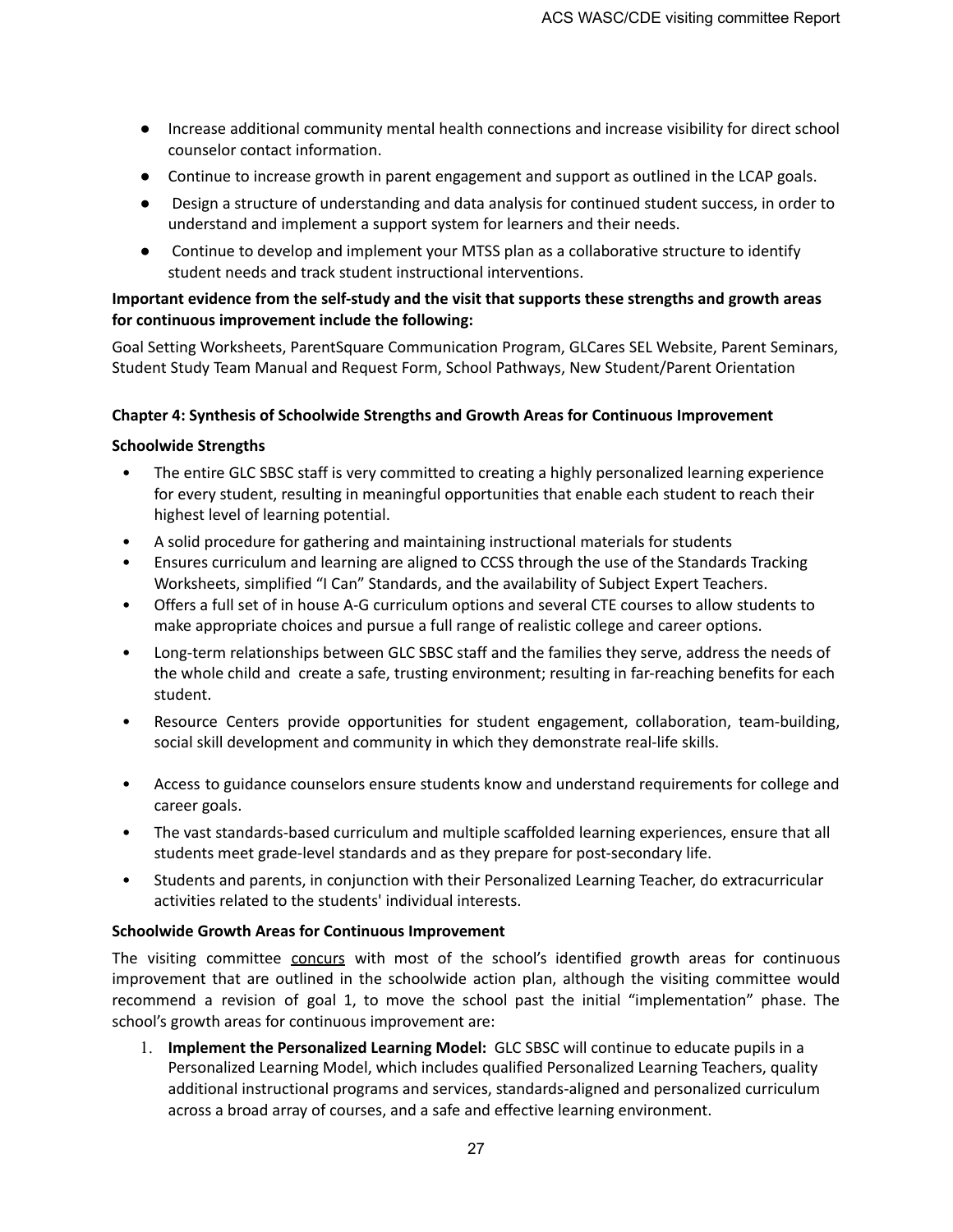- 2. **Involve and Support Families:** GLC SBSC will transform the role of parents in the administrative decision-making process and hold itself accountable for strengthening parent participation in school events and empowering parent voices in school planning
- 3. **Strengthen college- and career-readiness culture:** GLC SBSC will improve academic achievement and college and career readiness outcomes for all student groups.

In addition, the visiting committee has identified additional concrete, specific growth areas that need to be addressed:

- The school indicated that the last time the SLOs were revised was 2015, in alignment with CCSS. Since the 2018 WASC visit, the school has identified a need to re-align Schoolwide Learner Outcomes with the school's mission and vision, therefore they are encouraged to focus on this as a priority in future planning.
- Develop, integrate and implement data collection processes and informed decision-making practices on a regular basis, that monitors targeted academic growth and high achievement for all students, while involving the entire school community.
- Continue implementing structured support programs that utilize collected data regarding student needs, to target key practices and interventions that provide social-emotional support for all stakeholders.
- **•** Utilize student demographic and achievement data to reassess major student learner needs if applicable
- Continue to identify a broader array of opportunities for students to engage in experiences that will prepare them for post-secondary life (internships, college fairs, job fairs, community volunteer programs, gap year programs, dual enrollment)

# **Chapter 5: Ongoing School Improvement**

The action plan is aligned to the school's LCAP goals and delineates specific program areas that are in need of specific tasks including a broad program implementation, support for all families and parents, and strengthening the college and career readiness culture. All of the goals, tasks and timelines are tangible, however there currently is a disconnect related to the school's identified Major Student Learner Needs, specific to supporting all students in core content (Mathematics) and student social-emotional needs. The school is encouraged to review the Action Plan and update relevant goals that will take the school past the initial "start-up" phase of Goal 1, and use the plan to focus on future implementation and tracking of desired high-level outcomes, which are informed by holistic student data and are in alignment with their mission and SLOs.

According to GLC SBSC Board policy, the school is tasked with developing goals that are focused on "achieving the school's overall vision as well as clear performance standards and benchmarks. Goals shall be limited so as to be reasonably achievable within established timelines." The visiting committee confirmed that the Director gives updates and its progress of the action plan annually, but was unable to determine if there were any other interim updates provided to the Board. The school administration is committed to accomplishing all areas of the action plan and adjusting it as needed. The VC commends the school administration and Board for positively participating in the WASC process and supporting the school's action plan as a means of continuous improvement. The school is encouraged to develop a systematic process of goal review that will result in deeper alignment with the school's mission, and SLOs, while increasing the use of data that will inform the review of progress with all stakeholders.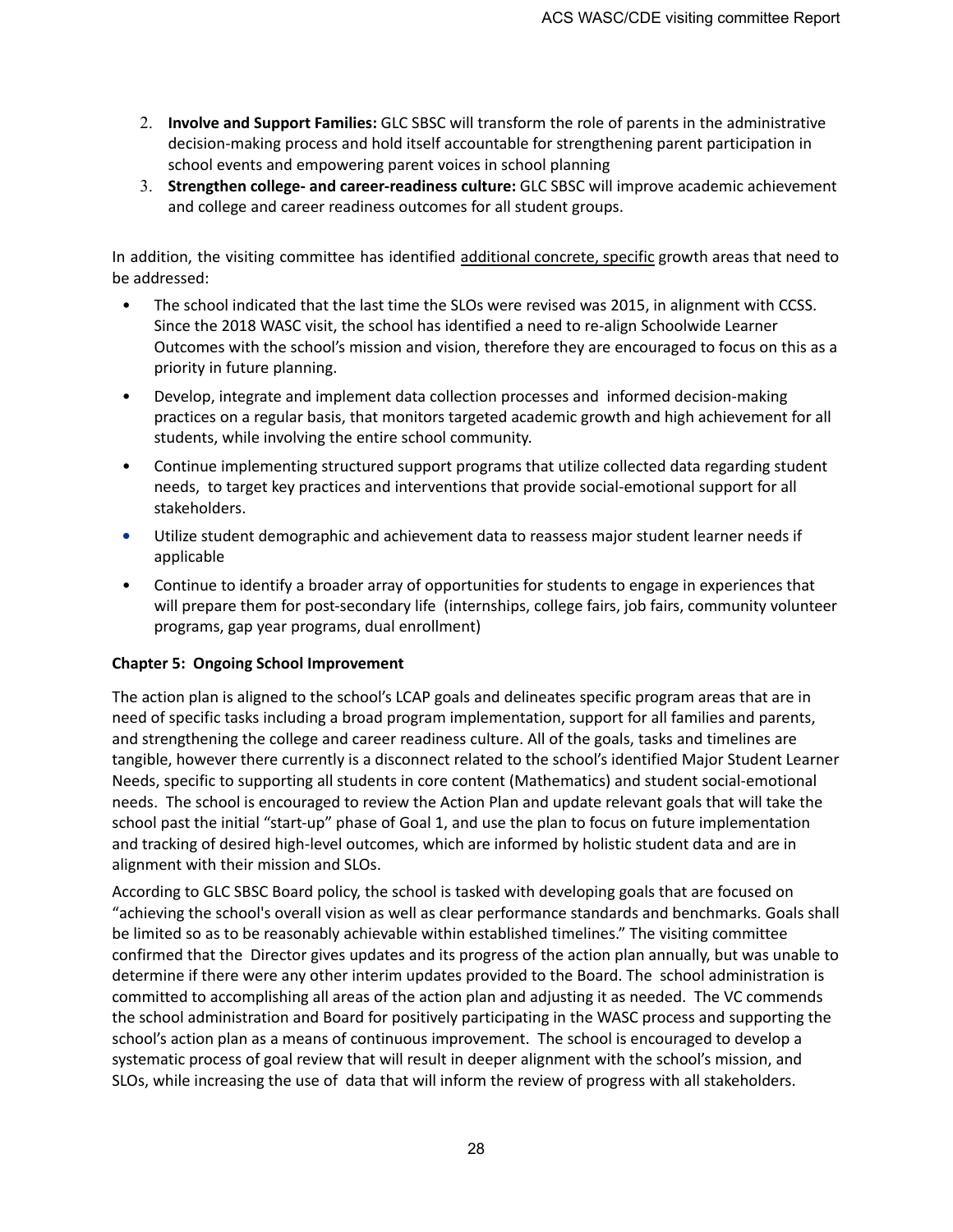**Acceptable progress by all students toward clearly defined schoolwide learner outcomes/graduate profile (major student learner needs), academic standards, and other institutional and/or governing authority expectations.**

**visiting committee Rating (select one)**: Highly Effective Effective **Somewhat Effective** Ineffective **Narrative Rationale:**

The school recognizes that they have an opportunity to clearly identify learner outcomes, to improve cohesive expectations for all students, schoolwide. Through the use of a graduation checklist, they have made good progress in supporting students who are preparing for college or career readiness, through the expansion of curricular choices and Guidance Counselor resources. There appears to be work that still needs to be done to support identified students in achieving mathematics and increase social-emotional learning support for all students.

**The alignment of a long-range schoolwide action plan to the school's areas of greatest need to support high achievement for all students.**

**visiting committee Rating (select one)**: Highly Effective Effective **Somewhat Effective** Ineffective **Narrative Rationale:**

GLC SBSC's current Action Plan includes actionable items and strategies, means for assessing progress and reasonable timelines for implementing a Personalized School Model. It also serves as the school's LCAP, and is linked with the school's mission/vision to support learners and other school stakeholders including teachers and parents. GLC SBSC is committed to further developing an appropriate action plan aligned with their identified major learner learning needs, and appropriate analysis of achievement and other operational data to focus on supporting high achievement for all students.

# **The capacity to implement and monitor the schoolwide action plan/SPSA.**

**visiting committee Rating (select one)**: Highly Effective **Effective** Somewhat Effective Ineffective **Narrative Rationale:**

The visiting committee believes that GLC SBSC has the capacity and willingness to effectively monitor the schoolwide action plan. There are systems and personnel that are being put in place to assist the staff in ensuring the effectiveness of each goal, as they reassess their Action Plan goals, and further align the SLOs with the school's mission and vision.

| <b>Accreditation Status Factors</b>                                                                                                          | <b>Highly</b><br><b>Effective</b> | <b>Effective</b> | Somewhat<br><b>Effective</b> | <b>Ineffective</b> |
|----------------------------------------------------------------------------------------------------------------------------------------------|-----------------------------------|------------------|------------------------------|--------------------|
| The use of prior accreditation findings and other pertinent data to ensure high<br>achievement of all students and drive school improvement. |                                   |                  | x                            |                    |
| The Involvement and collaboration of stakeholders in the self-study that<br>accomplishes the self-study outcomes.                            |                                   |                  | х                            |                    |
| Vision and Purpose (A1)                                                                                                                      |                                   |                  | х                            |                    |

#### **Accreditation Status Factors Summary**